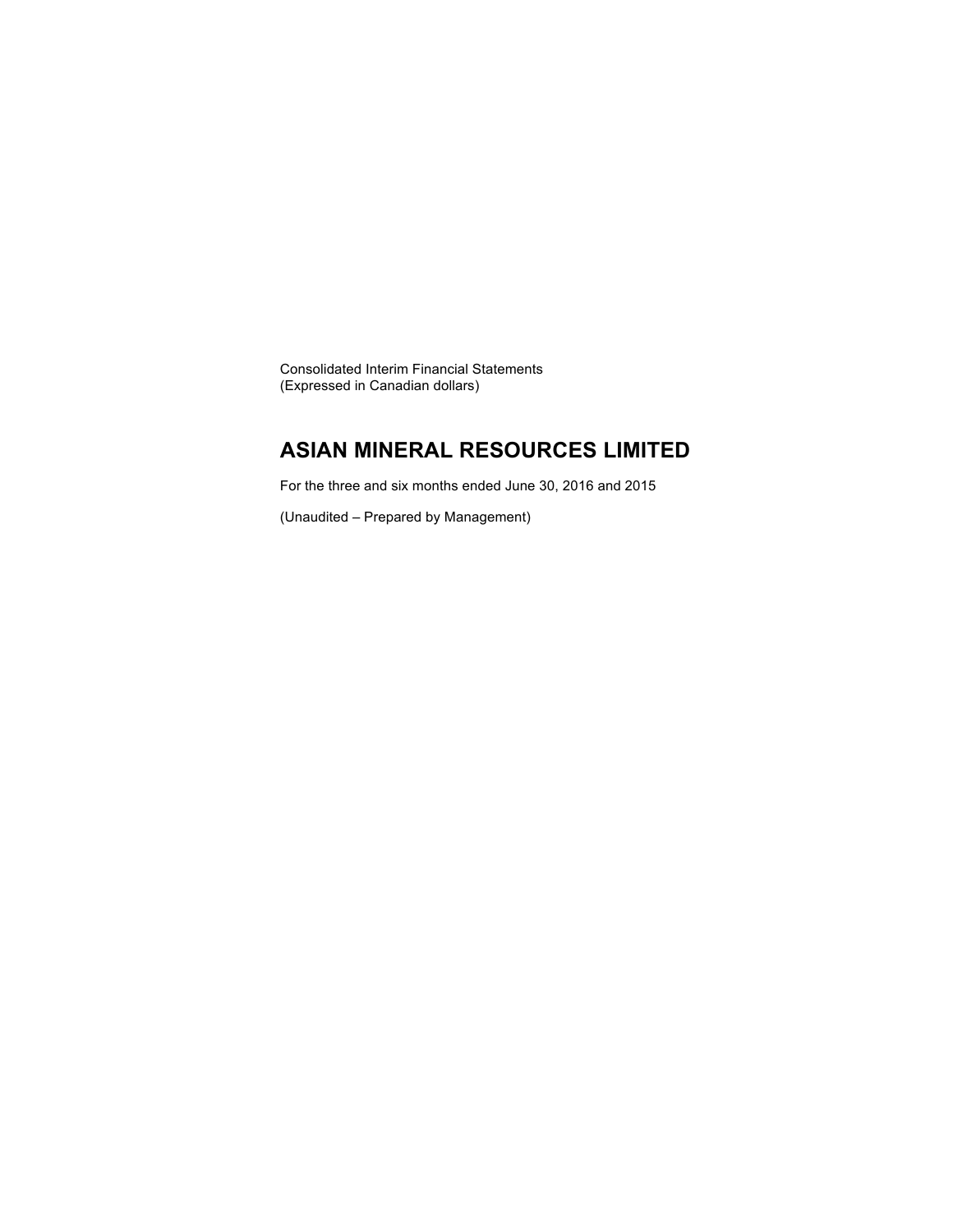Consolidated Interim Balance Sheets (Expressed in Canadian dollars) (Unaudited)

|                                                            |              | June 30,<br>2016    | December 31,<br>2015  |
|------------------------------------------------------------|--------------|---------------------|-----------------------|
|                                                            | <b>Notes</b> | (Restated - note 2) |                       |
|                                                            |              |                     |                       |
| <b>Assets</b>                                              |              |                     |                       |
|                                                            |              |                     |                       |
| Current assets:                                            |              |                     |                       |
| Cash and cash equivalents                                  |              | \$<br>4,477,614     | \$<br>5,738,005       |
| Accounts receivable and prepaid expenses                   | 8            | 4,605,116           | 6,189,116             |
| Inventories                                                | 9            | 7,523,486           | 6,705,409             |
|                                                            |              | 16,606,216          | 18,632,530            |
|                                                            |              |                     |                       |
| Non-current assets:                                        |              |                     |                       |
| Property, plant and equipment<br>Mineral property interest | 10<br>11     | 3,020,546<br>98,217 | 10,350,893<br>298,399 |
|                                                            |              | 3,118,763           | 10,649,292            |
|                                                            |              |                     |                       |
| Total assets                                               |              | \$<br>19,724,979    | 29,281,822<br>\$      |
|                                                            |              |                     |                       |
| Liabilities and Shareholders' Equity                       |              |                     |                       |
|                                                            |              |                     |                       |
| <b>Current liabilities:</b>                                |              |                     |                       |
| Trade payables and accrued liabilities                     | 12           | 11,502,548<br>\$    | 15,012,387<br>\$      |
| Other current liabilities                                  | 13           | 862,195             | 1,261,656             |
|                                                            |              | 12,364,743          | 16,274,043            |
|                                                            |              |                     |                       |
| Non-current liabilities:                                   |              |                     |                       |
| Provision for closure and rehabilitation                   | 14           | 414,555             | 444,219               |
| Other non-current liabilities                              | 15           | 1,358,401           | 1,455,605             |
|                                                            |              | 1,772,956           | 1,899,824             |
| <b>Total liabilities</b>                                   |              | 14, 137, 699        | 18,173,867            |
|                                                            |              |                     |                       |
| Shareholders' equity:                                      |              |                     |                       |
| Share capital                                              | 16           | 128,732,855         | 128,264,065           |
| Share-based payments reserve                               |              | 632,778             | 667,940               |
| Currency translation reserve                               |              | 16,766,062          | 17,604,184            |
| Deficit                                                    |              | (136, 161, 047)     | (131, 682, 260)       |
| Equity attributable to shareholders of the Company         |              | 9,970,648           | 14,853,929            |
| Non-controlling interest                                   | 25           | (4, 383, 368)       | (3,745,974)           |
|                                                            |              |                     |                       |
| Total shareholders' equity                                 |              | 5,587,280           | 11,107,955            |
|                                                            |              |                     |                       |
| Total liabilities and shareholders' equity                 |              | 19,724,979<br>\$    | 29,281,822<br>\$      |
|                                                            |              |                     |                       |

Going concern (note 1) Contingencies (note 27) Subsequent event (note 28)

The accompanying notes form an integral part of these consolidated interim financial statements.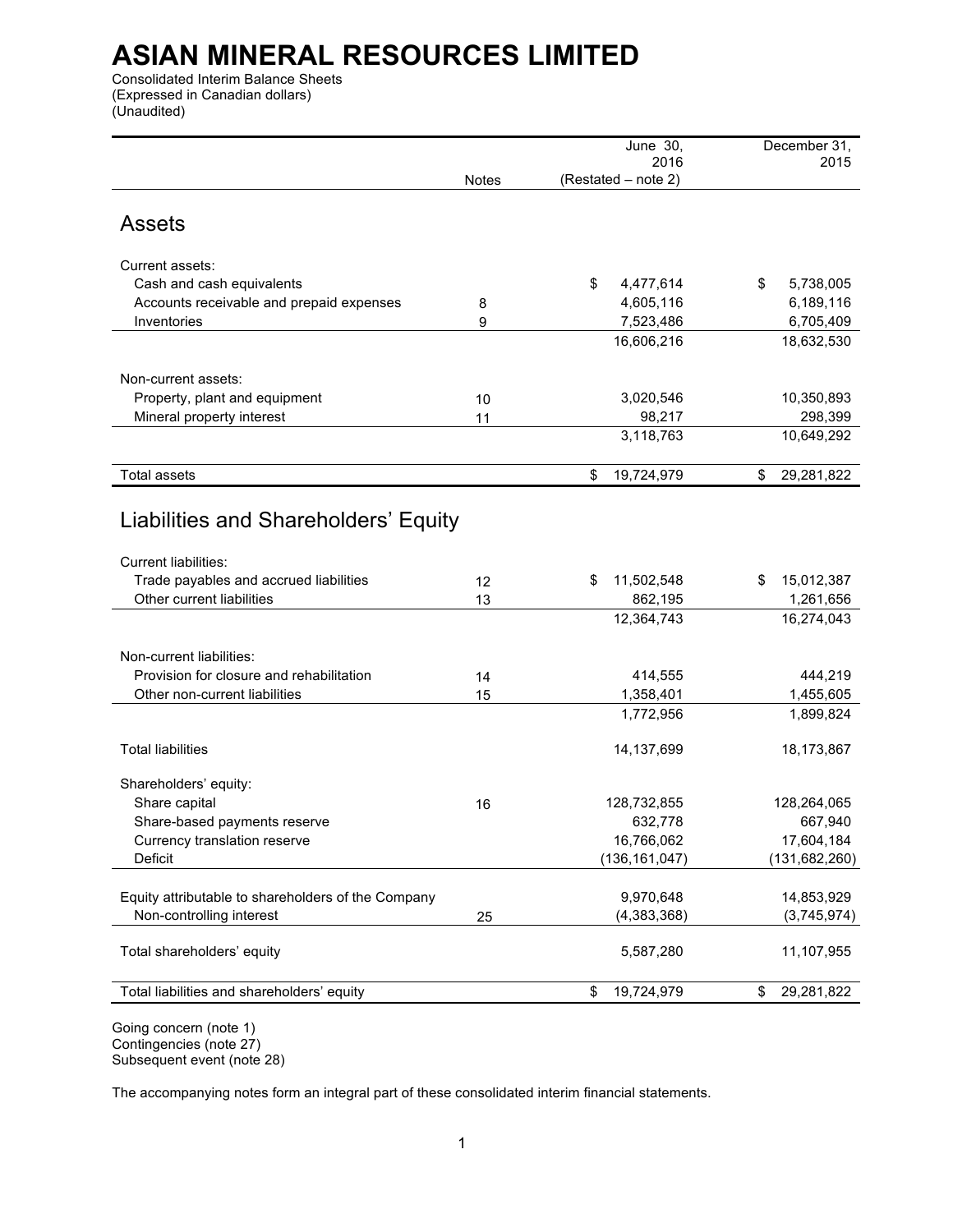Consolidated Interim Statements of Operations and Comprehensive Income (Loss) (Expressed in Canadian dollars) (Unaudited)

For the three and six months ended June 30, 2016 and 2015

|                                            |              | Three months      | Three months        | Six months        | Six months        |        |
|--------------------------------------------|--------------|-------------------|---------------------|-------------------|-------------------|--------|
|                                            |              | ended June        | ended June 30       | ended June 30     | ended June 30     |        |
|                                            | <b>Notes</b> | 30 2016           | 2015                | 2016              |                   | 2015   |
|                                            |              | (Restated -       | (Restated - note    | (Restated -       | (Restated -       |        |
|                                            |              | note 2)           | 2)                  | note 2)           | note 2)           |        |
|                                            |              |                   |                     |                   |                   |        |
| Revenue                                    | 17           | 7,467,406<br>\$   | 20,498,526<br>S     | 23.589.262<br>S   | \$42,332,708      |        |
| Costs of sales:                            |              |                   |                     |                   |                   |        |
| Production costs                           | 18           | (6, 559, 736)     | (16, 264, 122)      | (19, 230, 880)    | (34, 190, 394)    |        |
| Royalty                                    |              | (747, 769)        | (1, 284, 405)       | (1,669,070)       | (3, 119, 721)     |        |
| Concentrate transport and logistics        |              | (1,458,418)       | (2, 262, 188)       | (4, 104, 845)     | (4,581,173)       |        |
|                                            |              | (1, 298, 517)     | 687,811             | (1, 415, 533)     | 441,420           |        |
|                                            |              |                   |                     |                   |                   |        |
| General and administrative                 |              |                   |                     |                   |                   |        |
| expenses                                   | 19           | (1,795,836)       | (1,618,823)         | (2,941,246)       | (3,467,128)       |        |
|                                            |              |                   |                     |                   |                   |        |
| Exploration                                |              | (186, 648)        | (284, 834)          | (372, 344)        | (441, 040)        |        |
| Other expense                              |              | (242, 337)        | Ξ.                  | (270, 473)        |                   |        |
| Operating loss                             |              | (3,523,338)       | (1, 215, 846)       | (4,999,596)       | (3,466,748)       |        |
|                                            |              |                   |                     |                   |                   |        |
| Finance income                             |              | 5,892             | 30,442              | 13,602            |                   | 30,635 |
|                                            |              | (36, 728)         | (228,980)           | (72, 225)         |                   |        |
| Finance expense                            | 20           |                   |                     |                   | (515,006)         |        |
|                                            |              | (30, 836)         | (198, 538)          | (58, 623)         | (484, 371)        |        |
| Net loss for the period                    |              | (3, 554, 174)     | (1,414,384)         | (5,058,219)       | (3,951,119)       |        |
|                                            |              |                   |                     |                   |                   |        |
|                                            |              |                   |                     |                   |                   |        |
| Other comprehensive income                 |              |                   |                     |                   |                   |        |
| (loss):                                    |              |                   |                     |                   |                   |        |
| Foreign currency translation gain (loss)   |              | 281,042           | (2,736,792)         | (931, 246)        | 6,358,387         |        |
|                                            |              |                   |                     |                   |                   |        |
| Comprehensive income (loss) for the period |              | \$ (3,273,132)    | (4, 151, 176)<br>\$ | (5,989,465)<br>\$ | \$<br>2,407,268   |        |
|                                            |              |                   |                     |                   |                   |        |
| Net loss for the period attributable to:   |              |                   |                     |                   |                   |        |
| Shareholders of the Company                |              | $$$ (3,138,547)   | (1,090,857)<br>S.   | \$ (4,513,949)    | (3,351,929)<br>S  |        |
|                                            |              |                   |                     |                   |                   |        |
| Non-controlling interest                   |              | (415, 627)        | (323, 527)          | (544, 270)        | (599, 190)        |        |
|                                            |              |                   |                     |                   |                   |        |
| Net loss for the period                    |              | $$$ $(3,554,174)$ | (1,414,384)<br>\$   | \$<br>(5,058,219) | \$<br>(3,951,119) |        |
|                                            |              |                   |                     |                   |                   |        |
| Comprehensive income (loss) for the        |              |                   |                     |                   |                   |        |
| period attributable to:                    |              |                   |                     |                   |                   |        |
| Shareholders of the Company                |              | $$$ (2,885,611)   | (3, 553, 970)<br>S  | (5,352,072)<br>\$ | 2,370,619<br>\$   |        |
| Non-controlling interest                   | 25           | (387, 521)        | (597, 206)          | (637, 393)        | 36,649            |        |
|                                            |              |                   |                     |                   |                   |        |
|                                            |              |                   |                     |                   |                   |        |
| Comprehensive income (loss) for the period |              | \$ (3,273,132)    | \$<br>(4, 151, 176) | \$<br>(5,989,465) | \$<br>2,407,268   |        |
| Basic and diluted shareholders'            |              |                   |                     |                   |                   |        |
| loss per share                             | 16(e)        | \$<br>(0.00)      | \$<br>(0.00)        | \$<br>(0.01)      | \$                | (0.01) |
|                                            |              |                   |                     |                   |                   |        |
| Weighted average number of                 |              |                   |                     |                   |                   |        |
| common shares outstanding                  |              | 788,920,842       | 779,469,075         | 784,232,942       | 779,469,075       |        |

The accompanying notes form an integral part of these consolidated interim financial statements.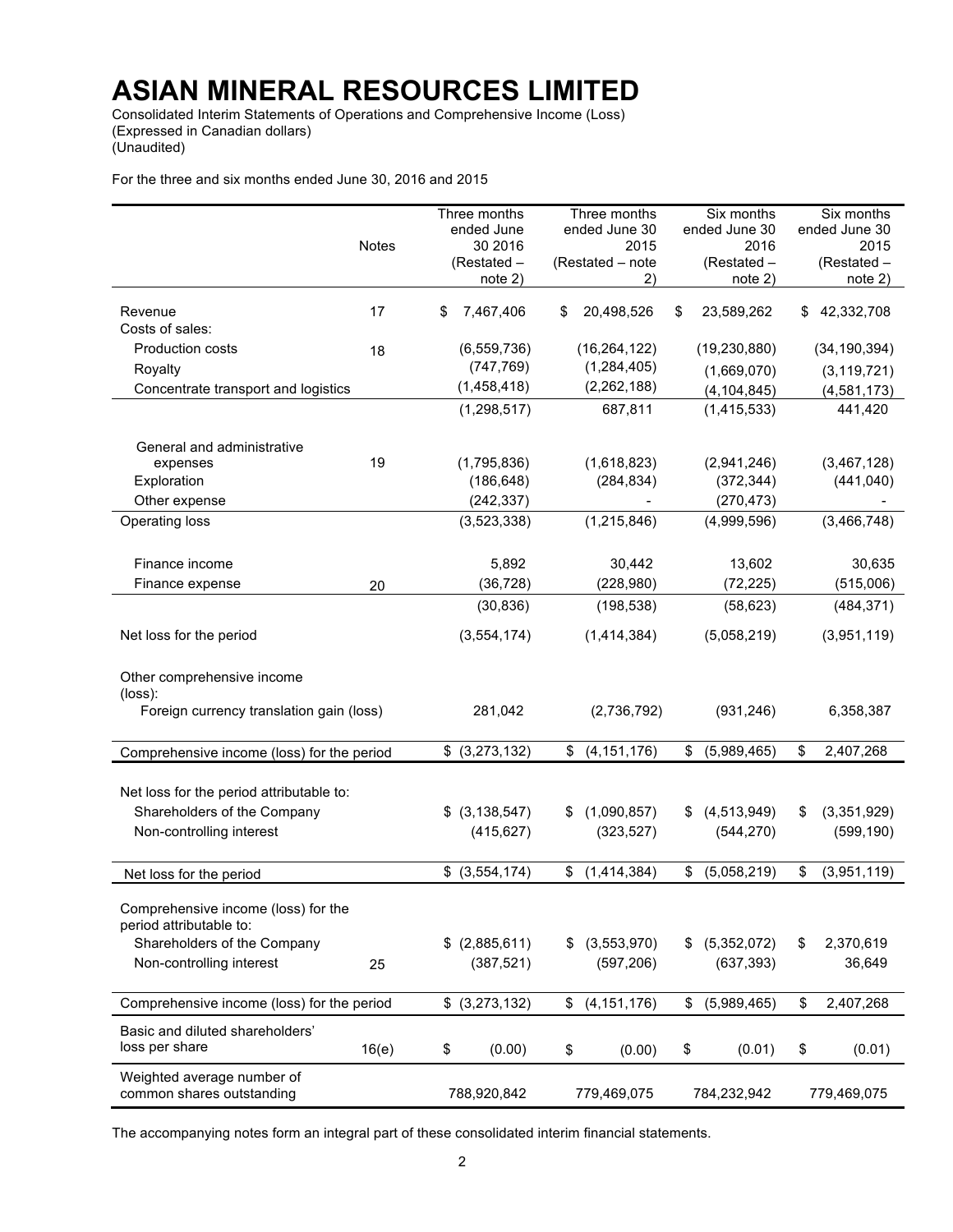ASIAN MINERAL RESOURCES LIMITED **ASIAN MINERAL RESOURCES LIMITED** Consolidated Interim Statements of Changes in Equity

Consolidated Interim Statements of Changes in Equity<br>(Expressed in Canadian dollars, except number of common shares)<br>(Unaudited) (Expressed in Canadian dollars, except number of common shares) (Unaudited)

| ţ                  |
|--------------------|
| š                  |
| 2700<br>)<br>)<br> |
|                    |
| ă                  |
|                    |
| co Ca              |
| ì                  |
| $\frac{1}{2}$      |
| $\frac{1}{2}$      |
|                    |

|                                               | common<br>Number of |   | Share                   |   | based<br>Share-     |                        | Currency               |                    |                         | Nor-                    |   |                |
|-----------------------------------------------|---------------------|---|-------------------------|---|---------------------|------------------------|------------------------|--------------------|-------------------------|-------------------------|---|----------------|
|                                               | (note 16)<br>shares |   | (note 16)<br>capital    |   | reserve<br>payments |                        | translation<br>reserve | Deficit            | Shareholders'<br>equity | controlling<br>interest |   | Total          |
| Balance, January 1, 2015                      | ↮<br>778,995,042    |   | 128,236,565             | ↮ | 669,328             | ↮                      | 5,782,783              | (88,961,641)<br>↮  | 45,727,035<br>↮         | (678, 365)<br>↮         | ↮ | 45,048,670     |
| Issue of shares, net of costs                 | 550,000             |   | 27,500                  |   |                     |                        |                        |                    | 27,500                  |                         |   | 27,500         |
| Share-based payments                          |                     |   |                         |   | 14,225              |                        |                        |                    | 14,225                  |                         |   | 14,225         |
| Expiry of options                             |                     |   |                         |   | (40, 186)           |                        |                        | 40,186             |                         |                         |   |                |
| Currency translation gain                     |                     |   |                         |   |                     |                        | 5,722,549              |                    | 5,722,549               | 635,838                 |   | 6,358,387      |
| Net loss for the period                       |                     |   |                         |   |                     |                        |                        | (3,351,929)        | (3,351,929)             | (599, 190)              |   | (3,951,119)    |
| Balance, June 30, 2015                        |                     |   |                         |   |                     |                        |                        |                    |                         |                         |   |                |
| (Restated – note 2)                           | 779,545,042 \$      |   | <b>DSO</b><br>128,264,0 | ↮ | 643,367             |                        | \$11,505,332           | $$^{(92,273,384)}$ | \$48,139,380            | (641, 717)<br>↔         | ↮ | 47,497,663     |
| Issue of shares, net of costs                 |                     |   |                         |   |                     |                        |                        |                    |                         |                         |   |                |
| Share-based payments                          |                     |   |                         |   | 90,448              |                        |                        |                    | 90,448                  |                         |   | 90,448         |
| Expiry of options                             |                     |   |                         |   | (65, 875)           |                        |                        | 65,875             |                         |                         |   |                |
| Currency translation gain                     |                     |   |                         |   |                     |                        | 6,098,852              |                    | 6,098,852               | 677,652                 |   | 6,776,504      |
| Net loss for the period                       |                     |   |                         |   |                     |                        |                        | (39,474,751)       | (39,474,751)            | (3,781,909)             |   | (43, 256, 660) |
| Balance, December 31, 2015                    | 779,545,042         | ↔ | 890<br>128,264,0        | ↮ | 667,940             | $\boldsymbol{\varphi}$ | 17,604,184             | \$(131, 682, 260)  | 14,853,929<br>↮         | \$(3,745,974)           | ↮ | 11,107,955     |
| Issue of shares, net of costs                 | 9,375,800           |   | 062<br>468,7            |   |                     |                        |                        |                    | 468,790                 |                         |   | 468,790        |
| Share-based payments                          |                     |   |                         |   |                     |                        |                        |                    |                         |                         |   |                |
| Expiry of options                             |                     |   |                         |   | (35, 162)           |                        |                        | 35,162             |                         |                         |   |                |
| Currency translation loss                     |                     |   |                         |   |                     |                        | (838, 122)             |                    | (838, 122)              | (93, 124)               |   | (931, 246)     |
| Net loss for the period                       |                     |   |                         |   |                     |                        |                        | (4,513,949)        | (4,513,949)             | 544,270)                |   | 5,058,219)     |
| Balance, June 30, 2016<br>(Restated - note 2) | 788,920,842         | ↔ | 128,732,855             | ↮ | 632.778             | ↔                      | 16,766,062             | \$ (136,161,047)   | 9,970,648<br>↮          | \$(4.383.368)           | ↮ | 5.587.280      |

The accompanying notes form an integral part of these consolidated interim financial statements. The accompanying notes form an integral part of these consolidated interim financial statements.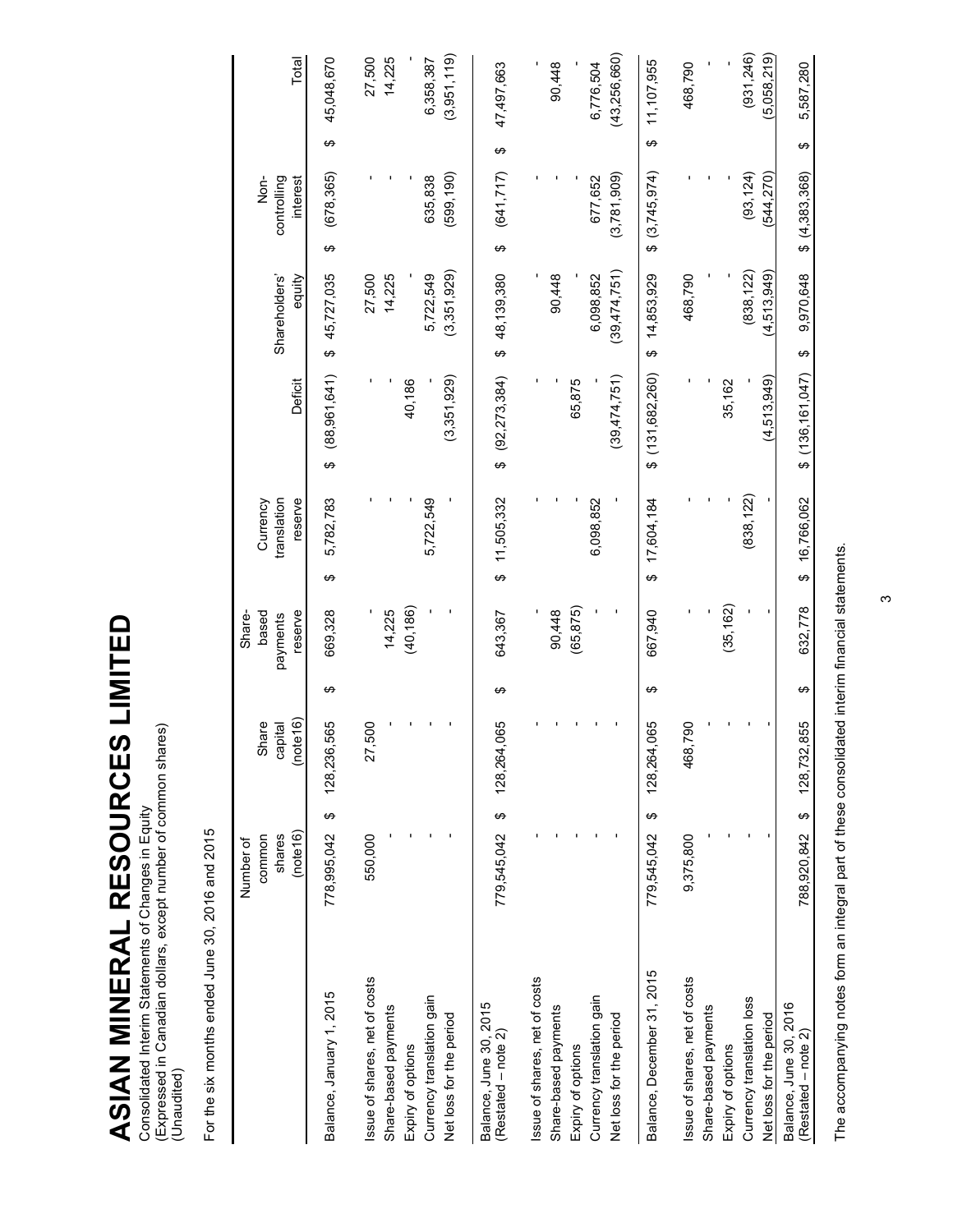Consolidated Interim Statements of Cash flows (Expressed in Canadian dollars) (Unaudited)

For the three and six months ended June 30, 2016 and 2015

|                                                      |              | Three months           | Three months                   | Six months             | Six months                 |
|------------------------------------------------------|--------------|------------------------|--------------------------------|------------------------|----------------------------|
|                                                      |              | ended June             | ended June                     | ended June             | ended June                 |
|                                                      |              | 30 2016                | 30 2015                        | 30 2016                | 30 2015                    |
|                                                      | <b>Notes</b> | (Restated -<br>note 2) | (Restated -<br>note 2)         | (Restated -<br>note 2) | (Restated -<br>note 2)     |
|                                                      |              |                        |                                |                        |                            |
| Cash provided by (used in):                          |              |                        |                                |                        |                            |
| Operating activities:                                |              |                        |                                |                        |                            |
| Net (loss) for the period                            |              | \$                     | $(3,554,174)$ \$ $(1,414,384)$ | \$ (5,058,219)         | \$<br>(3,951,119)          |
| Items not involving cash:                            |              |                        |                                |                        |                            |
| Share-based payments                                 | 16(c)(ii)    |                        | 4,202                          |                        | 14,225                     |
| Amortization and depreciation                        |              | 3,657,967              | 6,373,598                      | 7,333,115              | 15,036,353                 |
| Changes in non-cash operating working capital:       |              |                        |                                |                        |                            |
| Accounts receivable and prepaid expenses             |              | 3,231,406              | (664, 223)                     | 1,584,000              | (1,891,871)                |
| Inventories                                          |              | (2, 159, 914)          | 370,576                        | (482, 200)             | (536, 602)                 |
| Accounts payable and accrued liabilities             | 23           | (700, 745)             | (683, 866)                     | (3, 567, 379)          | (1, 144, 651)              |
| Cash flow provided by (used in) operating            |              |                        |                                |                        |                            |
| activities                                           |              | 474,540                | 3,985,903                      | (190, 683)             | 7,526,335                  |
|                                                      |              |                        |                                |                        |                            |
| Investing activities:                                |              |                        |                                |                        |                            |
| Purchase of property, plant and                      | 10           |                        |                                |                        |                            |
| equipment<br>Cash flow used in investing activities  |              |                        | (1,701,320)<br>(1,701,320)     | (274, 045)             | (5,432,890)<br>(5,432,890) |
|                                                      |              |                        |                                | (274, 045)             |                            |
| Financing activities:                                |              |                        |                                |                        |                            |
| Issuance of common shares and                        |              |                        |                                |                        |                            |
| warrants, net of issue costs                         | 16(b)(i), 23 |                        |                                |                        | 27,500                     |
| Draw down of bank term loan                          |              |                        | 3,711,806                      |                        | 3,711,806                  |
| Repayment of bank term loan                          |              |                        | (2,770,229)                    |                        | (3, 569, 194)              |
| Cash flow provided by financing activities           |              |                        | 941,577                        |                        | 170,112                    |
|                                                      |              |                        |                                |                        |                            |
| Net increase (decrease) in cash and cash equivalents |              | 474,540                | 3,226,160                      | (464, 728)             | 2,263,557                  |
|                                                      |              |                        |                                |                        |                            |
| Effect of foreign exchange rate fluctuations         |              | 122,436                | 434,277                        | (795, 663)             | 278,638                    |
| on cash held in foreign jurisdictions                |              |                        |                                |                        |                            |
| Cash and cash equivalents, beginning of period       |              | 3,880,638              | 3,883,712                      | 5,738,005              | 5,001,954                  |
|                                                      |              |                        |                                |                        |                            |
| Cash and cash equivalents, end of period             |              | \$<br>4,477,614        | \$                             |                        |                            |
|                                                      |              |                        | 7,544,149                      | \$<br>4,477,614        | \$<br>7,544,149            |

Supplemental cash flow information (note 23)

The accompanying notes form an integral part of these consolidated interim financial statements.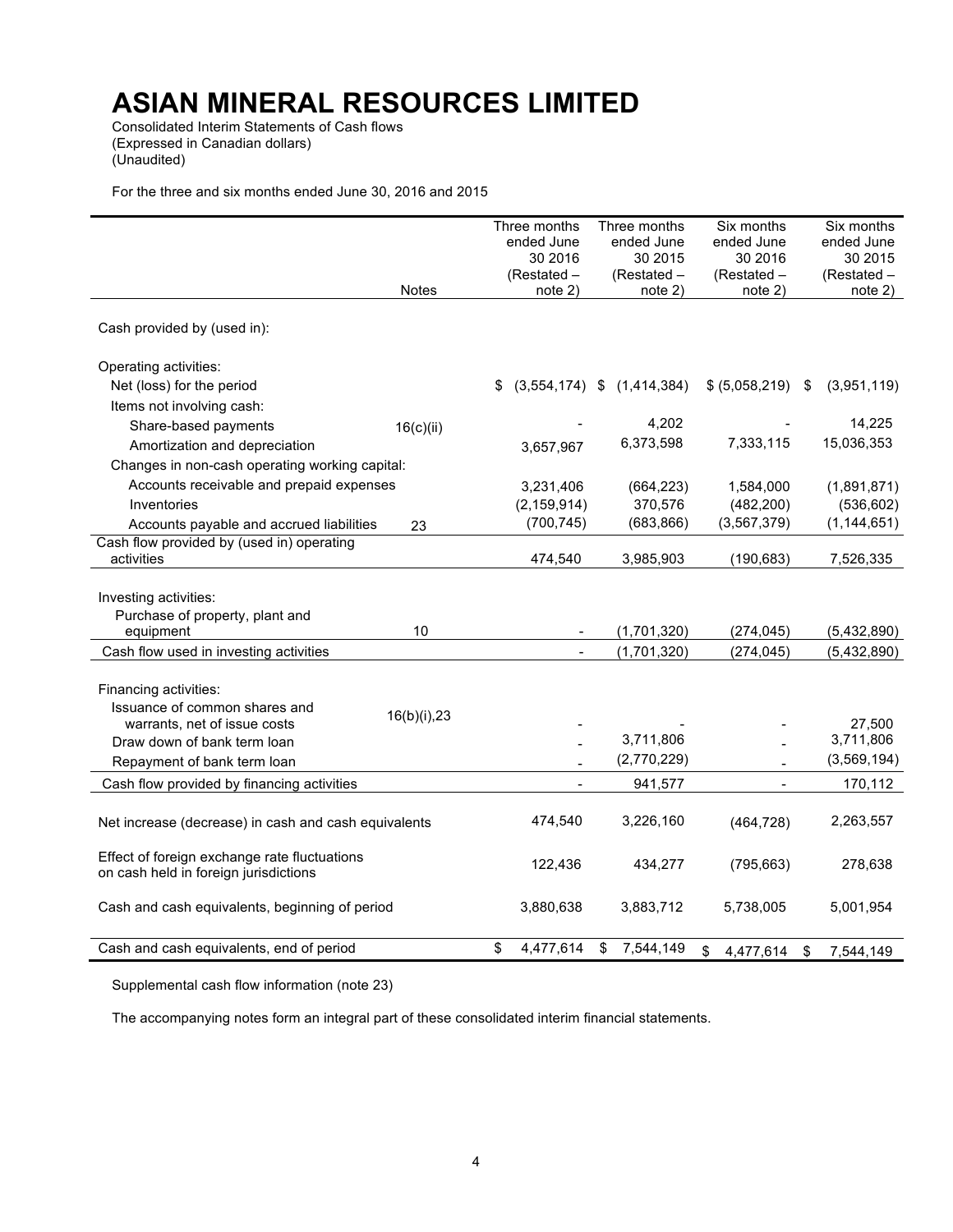Notes to the Consolidated Financial Statements (Expressed in Canadian dollars, unless otherwise stated) (Unaudited)

For the three and six months ended June 30, 2016 and 2015

#### **1. Nature of business and going concern:**

Asian Mineral Resources Limited (the "Company" or "AMR") is incorporated under the laws of the Province of British Columbia by a certificate of continuance as of December 31, 2004, having previously been incorporated and registered under the New Zealand Companies Act 1993. On April 19, 2004, the Company became listed on the TSX-Venture Exchange (TSX-V). The Company's principal business activities are the exploration and development of mineral property interests and extraction and processing of nickel mineral deposits. Its principal mineral property interest, held through a joint venture, is in the Ban Phuc Project Area located 160 km west of Hanoi in Son La Province, in northwestern Vietnam. The Company's registered corporate office is located at 120 Adelaide Street West, Suite 2500, Toronto, Ontario, Canada M5H 1T1.

Following feasibility studies in 2005 and 2007, the Company received a mining license in late 2007. Due to market conditions, development was delayed until 2012. Full commercial production began November 1, 2013, at which point the Company commenced recording income related to revenues from metals sales and the costs incurred to produce those revenues in profit or loss.

As at June 30, 2016, the Company has cash and cash equivalents of \$4.5 million and working capital of \$4.2 million. During the six months ended June 30, 2016, the Company realized a net loss of \$5.1 million and has an accumulated deficit of \$136.2 million. Whether the Company will generate profitability and maintain positive cash flow is uncertain and depends on numerous factors, including but not limited to production levels, production costs, ore grades, metallurgy, and nickel prices. These factors indicate the existence of a material uncertainty that casts significant doubt about the Company's ability to continue as a going concern.

The business of mining and exploring for minerals involves a high degree of risk and there can be no assurance that current operations, including exploration programs, will result in profitable mining operations. The recoverability of the carrying value of exploration and development properties and the Company's continued existence is dependent upon the preservation of its interest in the underlying properties, the discovery of economically recoverable reserves, the achievement of profitable operations, the ability of the Company to raise additional financing, if necessary, or alternatively upon the Company's ability to dispose of its interest on an advantageous basis. Changes in future conditions could require material write-downs of the carrying values.

Management continues to assess the mining and processing operations against nickel prices. Given the sustained low nickel price environment and forecasted nickel prices, a full review of the mining schedule and economic viability of mining was conducted. It was determined at current pricing levels it would not be economically viable to continue mining beyond September 2016. It is the Company's intent to place the Ban Phuc mine on care and maintenance at the end of the third quarter 2016 due to uncertainty around current nickel prices. The exploration potential at Ban Phuc remains a key strategic opportunity in the overall growth plan for AMR's Ban Phuc projects and remains the key focus for AMR's growth plan which includes a significant disseminated resource that is not economic at current nickel prices.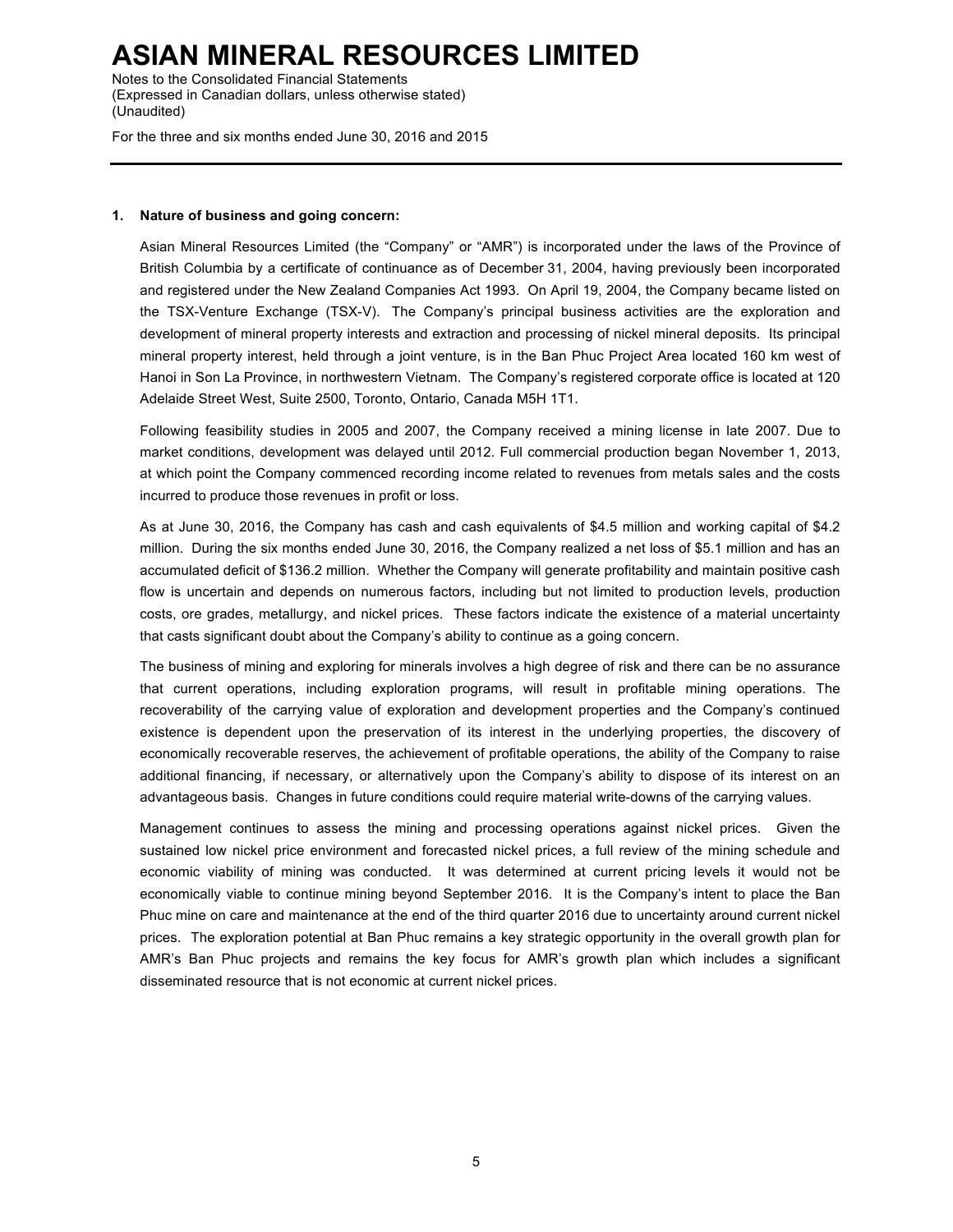Notes to the Consolidated Financial Statements (Expressed in Canadian dollars, unless otherwise stated) (Unaudited)

For the three and six months ended June 30, 2016 and 2015

### **2. Restatement of previously issued financial statements**

During the review of the previously issued June 30, 2016 interim financial statements in conjunction with a proposed transaction (see note 28), the Company determined that depreciation expense recognized in inventory was overstated and certain items within property, plant and equipment had been translated at incorrect exchange rates. The adjustments resulted in the following amendments to the balance sheet and statement of comprehensive income.

|                                             | As previously     |                      | Amended         |
|---------------------------------------------|-------------------|----------------------|-----------------|
|                                             | reported          | Adjustment           |                 |
| As at June 30, 2016:                        |                   |                      |                 |
| <b>Balance Sheet:</b>                       |                   |                      |                 |
| Inventory                                   | \$<br>18,289,087  | \$<br>(10,765,601)   | \$<br>7,523,486 |
| Property, plant and equipment               | 2,355,897         | 664,649              | 3,020,546       |
| Currency translation reserve                | 15,624,140        | 1,141,922            | 16,766,062      |
| Deficit                                     | 125,928,268       | 10,232,779           | 136, 161, 047   |
| For the 6-month period ended June 30, 2016: |                   |                      |                 |
| Statement of Comprehensive Income           |                   |                      |                 |
| (Loss):                                     |                   |                      |                 |
| <b>Production costs</b>                     | \$<br>(7,861,126) | \$<br>(11, 369, 754) | \$ (19,230,880) |
| Net income (loss)                           | 6,311,535         | (11, 369, 754)       | (5,058,219)     |
| Foreign currency translation gain (loss)    | (2,200,048)       | 1,268,802            | (931, 246)      |
|                                             | 4,111,487         | (10, 100, 952)       | (5,989,465)     |
| Comprehensive income (loss)                 |                   |                      |                 |
| For the 3-month period ended June 30, 2016: |                   |                      |                 |
| Statement of Comprehensive Income           |                   |                      |                 |
| (Loss):                                     |                   |                      |                 |
| Production costs                            | \$<br>4,810,018   | \$<br>(11,369,754)   | \$ (6,559,736)  |
| Net income (loss)                           | 7,815,580         | (11, 369, 754)       | (3,554,174)     |
| Foreign currency translation gain (loss)    | (987,760)         | 1,268,802            | 281,042         |
| Comprehensive income (loss)                 | 6,827,820         | (10, 100, 952)       | (3,273,132)     |
|                                             |                   |                      |                 |

Additionally, the Company determined that the translation of Ban Phuc Nickel Mine's property, plant and equipment cost and reversal of depreciation on assets impaired in prior years were calculated incorrectly for the three- and six-month periods ended June 30, 2015. The adjustments resulted in a decrease to net loss of \$2.2 million and \$1.9 million and an increase to other comprehensive income of \$9.9 million and \$4.9 million for the three- and six-month periods ended June 30, 2015, respectively. The adjustments also resulted in a corresponding increase to property, plant and equipment at June 30, 2015. The impairment adjustment resulted in an increase to deficit of \$1.1 million as at June 30, 2015 offset by an increase of \$7.9 million to currency translation reserve.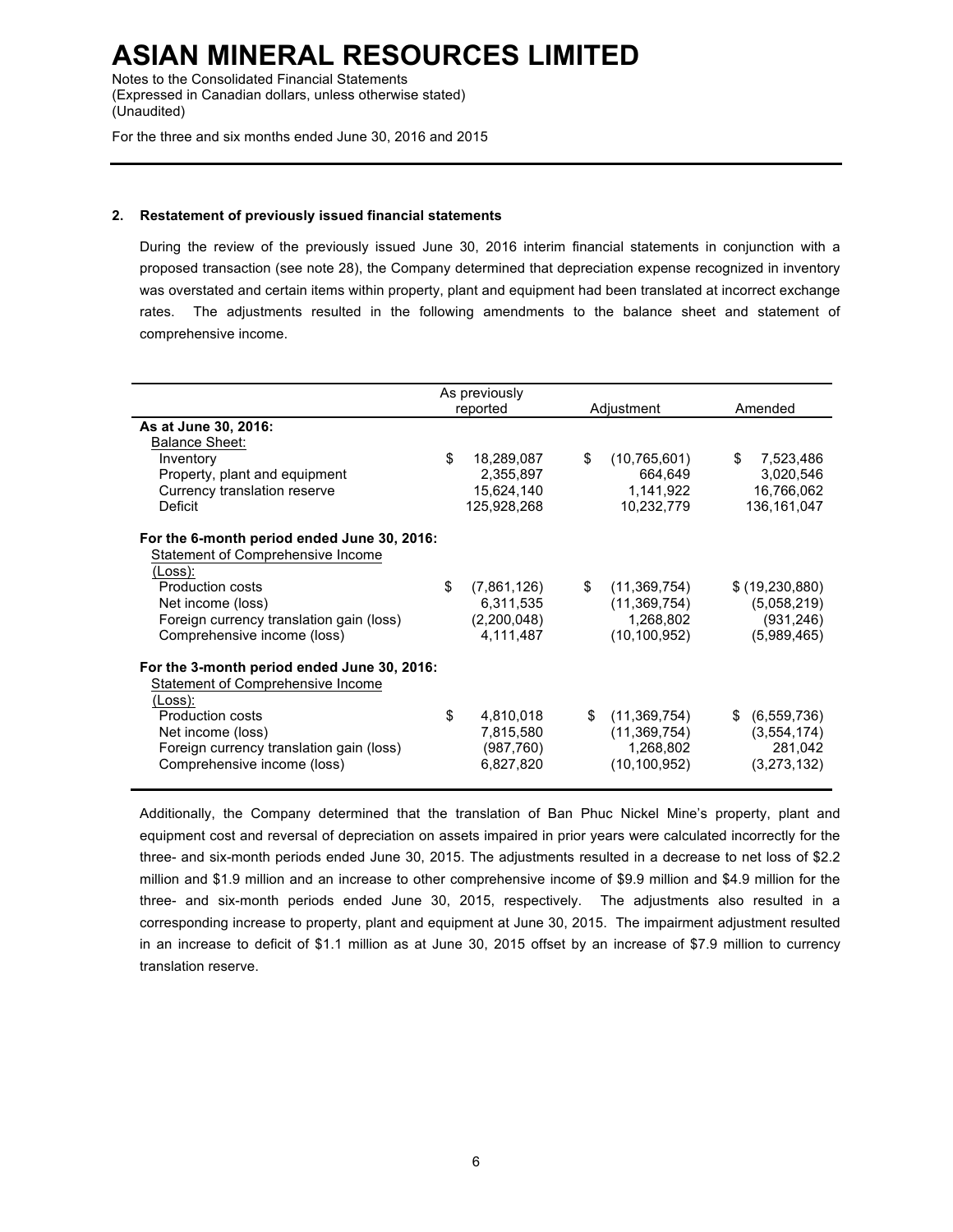Notes to the Consolidated Financial Statements (Expressed in Canadian dollars, unless otherwise stated) (Unaudited)

For the three and six months ended June 30, 2016 and 2015

#### **3. Basis of preparation:**

(a) Statement of compliance:

These consolidated interim financial statements of the Company have been prepared in accordance with International Accounting Standards ("IAS 34") "Interim Financial Reporting". The disclosures contained in these consolidated interim financial statements do not include all of the requirements of International Financial Reporting Standards ("IFRS") for annual financial statements, and accordingly, should be read in conjunction with the Company's annual consolidated financial statements for the year ended December 31, 2015.

(b) Approval of the financial statements:

The consolidated interim financial statements of the Company for the period ended June 30, 2016 were reviewed by the Audit Committee and approved and authorized for issue by the Board of Directors on September 16, 2016.

(c) Comparative figures:

Certain comparative figures have been reclassified to conform to the current period's financial statement presentation.

#### **4. Significant accounting policies:**

The accounting policies set out below have been applied consistently for all periods presented in these consolidated interim financial statements.

(a) Basis of measurement:

These consolidated financial statements have been prepared on the historical cost basis, utilizing the accrual method of accounting unless otherwise described in the following notes.

(b) Revenue recognition:

Revenue from sales of nickel concentrate is sold under pricing arrangements whereby revenue is recognized at the time of shipment, at which time legal title and risk pass to the customer and provisional revenue is recorded at current month average price as per the London Metals Exchange. The quoted period established to finalize the sales price is the second month after the shipment month, within which the contract is required to be settled. Changes between the prices recorded upon recognition of provisional revenue and final price due to fluctuation in metal market prices result in the existence of an embedded derivative in the accounts receivable. This embedded derivative is recorded at fair value, with changes in fair value classified as a component of revenue and receivables. Changes in the estimate of concentrate nickel content resulting from the final independent analysis of the concentrate are recognized at the point at which such analysis is agreed upon between the Company and its customers.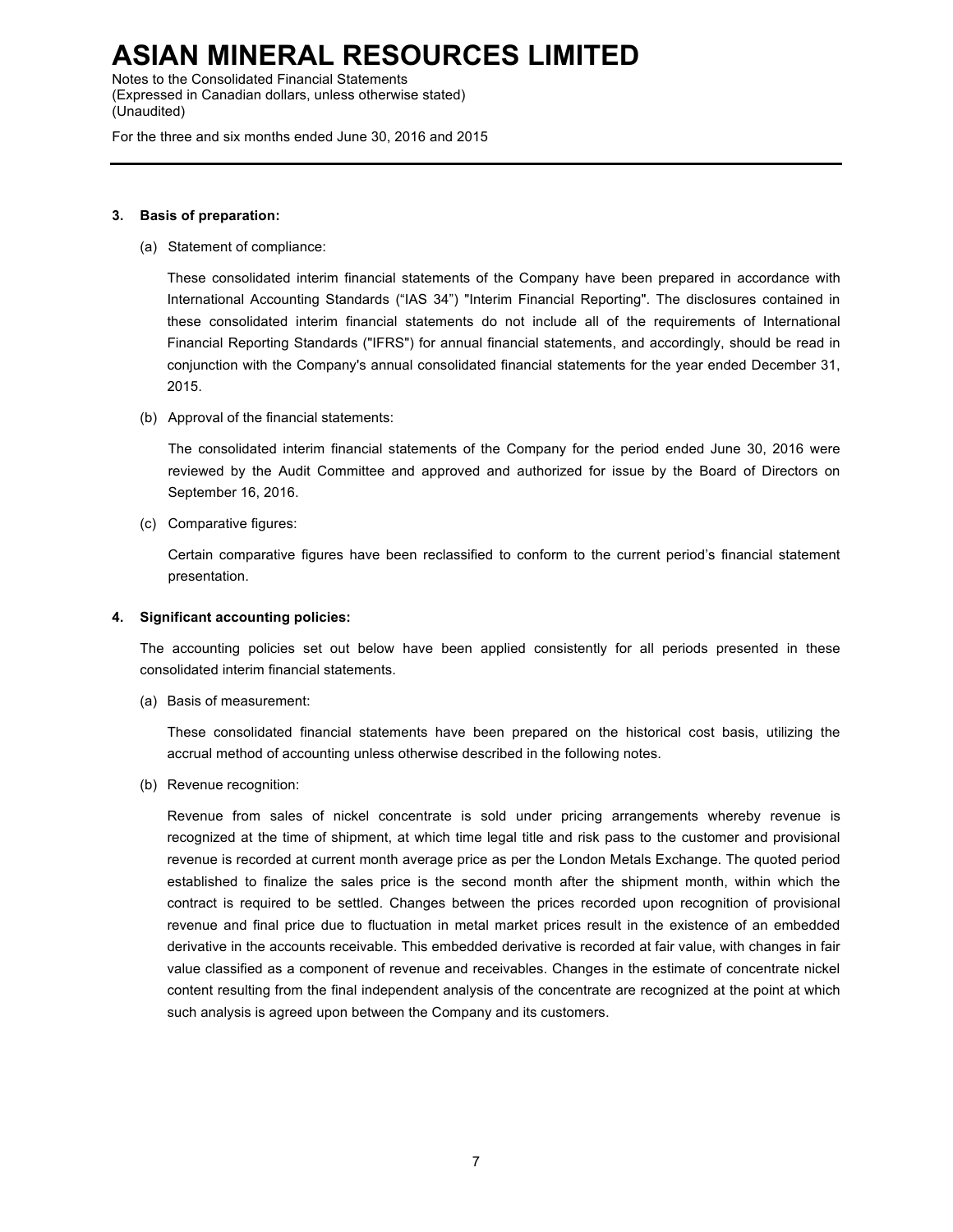Notes to the Consolidated Financial Statements (Expressed in Canadian dollars, unless otherwise stated) (Unaudited)

For the three and six months ended June 30, 2016 and 2015

### **4. Significant accounting policies (continued):**

(c) Currency translation:

The functional and presentation currency of the Company is the Canadian dollar. The functional currency of its subsidiary, Ban Phuc Nickel Mines Limited Liability Company ("BPNM"), is the United States dollar. Transactions in currencies other than the functional currency are recorded at the rate of exchange prevailing on the date of the transaction. Monetary assets and liabilities are translated at the exchange rate in place on the reporting date. Non-monetary items that are measured at historical cost in a foreign currency are translated at the exchange rate on the date of the transaction. Non-monetary assets and liabilities denominated in foreign currencies that are measured at fair value are retranslated to the functional currency at the exchange rate at the date the fair value was determined. Foreign currency translation differences are recognized in profit or loss.

For consolidation purposes, BPNM is translated into the Company's presentation currency of Canadian dollars. Assets and liabilities are translated using the exchange rate prevailing at the end of the reporting period. Income and expense items are translated at the average exchange rate for the relevant period. Translation differences are recognized in other comprehensive income (loss) and are accumulated within equity in the currency translation reserve.

(d) Basis of consolidation:

These consolidated financial statements include the accounts of the Company and its subsidiaries. All intercompany transactions and balances are eliminated on consolidation. For partially owned subsidiaries, the interest attributable to non-controlling shareholders is reflected in non-controlling interest. The Company determines whether it shall consolidate a subsidiary by assessing whether it has control over the subsidiary. Factors considered in such an assessment include whether the Company is exposed, or has rights, to variable returns from its involvement with the subsidiary and has the ability to affect those returns through its power over the subsidiary.

Significant subsidiaries of the Company are as follows:

| Name                                            | Country of<br>incorporation | Effective<br>interest |
|-------------------------------------------------|-----------------------------|-----------------------|
| Ban Phuc Nickel Mines Limited Liability Company | Vietnam                     | 90%                   |
| Asian Mineral Resources Nickel Limited          | Cook Islands                | 100%                  |
| Asian Nickel Exploration Limited                | Cook Islands                | 100%                  |

#### (e) Cash and cash equivalents:

Cash and cash equivalents consist of cash in hand, deposits held at call with banks and other short-term highly liquid investments with original maturities of three months or less when acquired.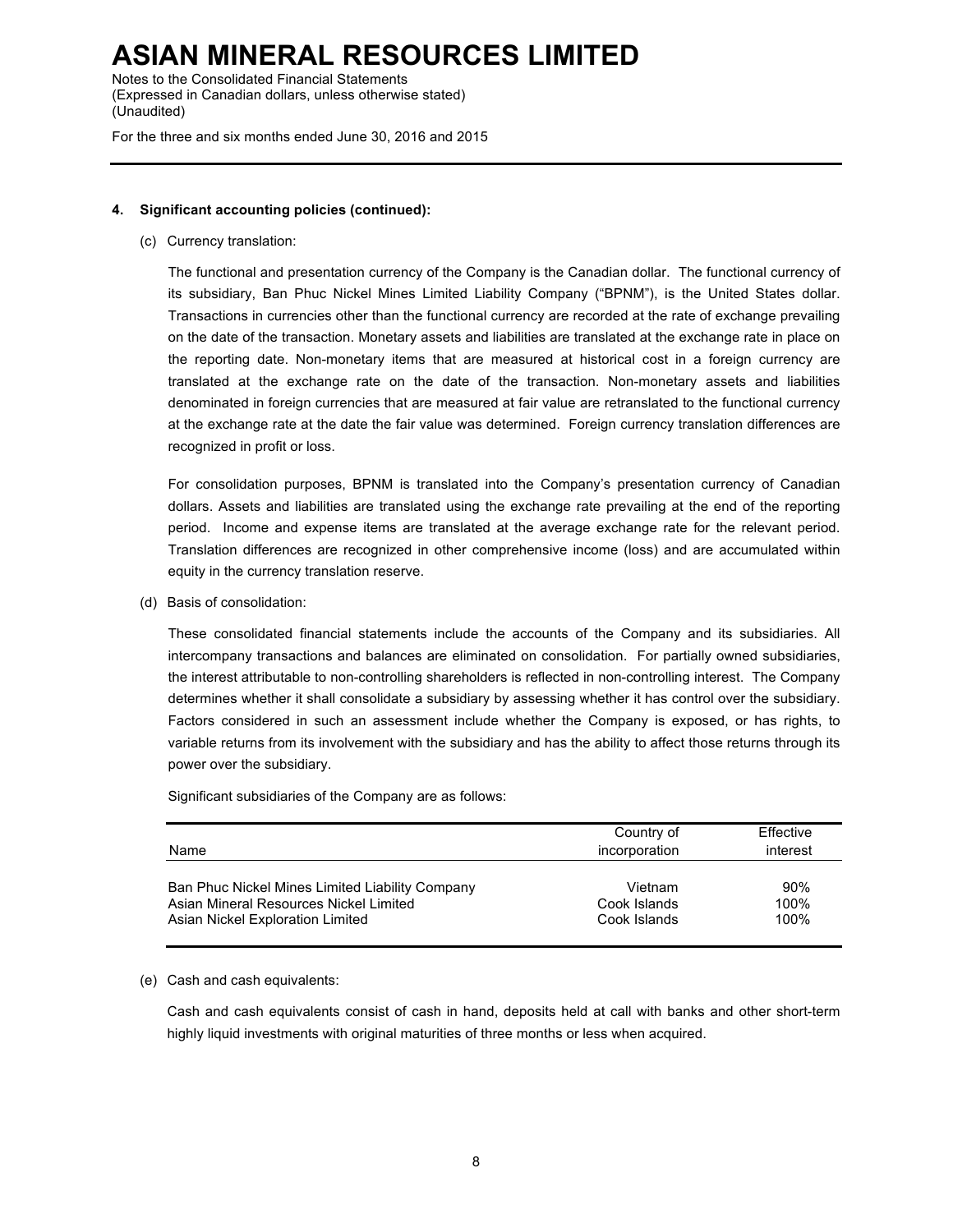Notes to the Consolidated Financial Statements (Expressed in Canadian dollars, unless otherwise stated) (Unaudited)

For the three and six months ended June 30, 2016 and 2015

### **4. Significant accounting policies (continued):**

#### (f) Inventories:

Inventories include nickel concentrate in progress and produced, and consumable materials and supplies. The cost of nickel concentrate in progress and produced is determined principally by average production costs. Production inventories are stated at the lower of average production costs and net realizable value.

Costs of nickel concentrate inventories include all costs incurred up until production of a tonne of nickel concentrate such as mining costs, processing costs, maintenance costs, road transport costs and directly attributable general and administration costs but exclude royalties. Net realizable value is determined with reference to estimated contained nickel, copper and cobalt metal and current market prices at the reporting period end date.

Consumable materials and supplies inventory consists of consumables used in development activities, such as explosives, fuel and spare parts which are valued at the lower of cost and replacement cost (approximates net realizable value) and, where appropriate, less a provision for obsolescence.

Inventory produced prior to achieving commercial production was recognized as revenue in the income statement when sold.

(g) Prepayments:

Prepayments to suppliers and contractors are based on the contract progress, with payments made at specified stages of the contract. These payments are recognized in the balance sheet as prepaid expenses.

(h) Property, plant and equipment:

Property, plant and equipment are stated at cost less accumulated depreciation and accumulated impairment losses. Plant and equipment includes capitalized development expenditures. Cost includes expenditures that are directly attributable to the acquisition or construction of an asset and includes the direct charges associated with bringing the asset to the location and condition necessary for its intended use and an initial estimate of the costs of dismantling and removing the item and restoring the site on which it is located.

Depreciation is provided on plant and equipment, calculated on a straight line basis so as to write off the net cost or other revalued amount of each asset over its expected useful life to its estimated residual value. The estimated useful lives, residual values and depreciation method are reviewed at the end of each annual financial period with the affect of any changes recognized on a prospective basis.

| Asset                                                                                                                                          | <b>Basis</b>                                                                                    | Rate range                              |
|------------------------------------------------------------------------------------------------------------------------------------------------|-------------------------------------------------------------------------------------------------|-----------------------------------------|
| Building, machinery, motor vehicles, infrastructure<br>Furniture and office equipment<br>Licenses and franchises<br>Plant and mine development | Straight-line<br>Straight-line<br>Straight-line<br>Unit of production based<br>mineral reserves | 14% - 25%<br>11% - 33%<br>$11\% - 33\%$ |
|                                                                                                                                                |                                                                                                 |                                         |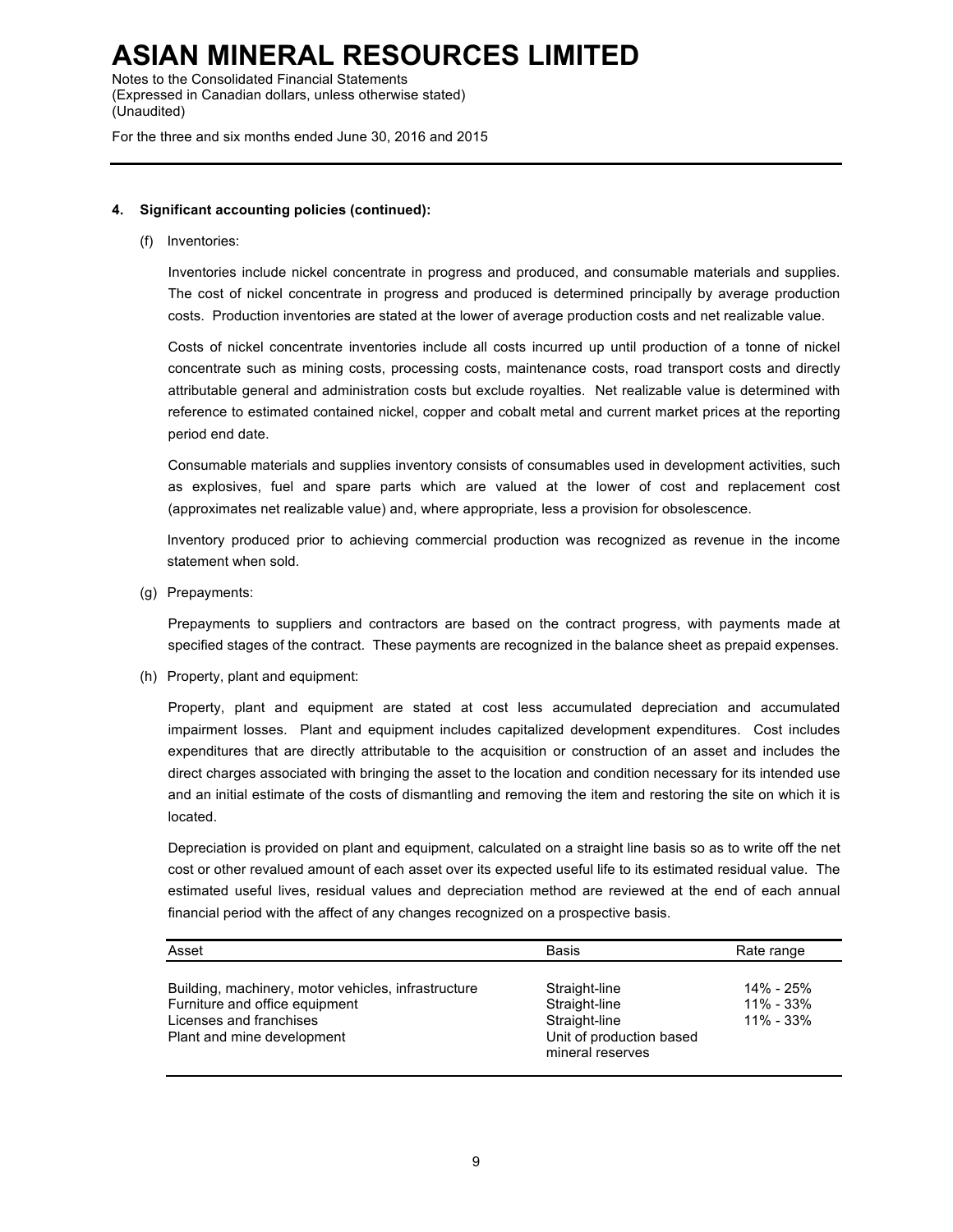Notes to the Consolidated Financial Statements (Expressed in Canadian dollars, unless otherwise stated) (Unaudited)

For the three and six months ended June 30, 2016 and 2015

#### **4. Significant accounting policies (continued):**

(h) Property, plant and equipment (continued):

The expenditures related to construction are capitalized as construction-in-progress and are included within properties, plant and equipment. Construction in progress represents the cost of remaining plant and mine development which is under construction. Costs directly attributable with ongoing construction related activities during the commissioning phase of new assets incurred in the period before they are operating in the way intended by management are capitalized, all other costs not directly attributable are expensed. No depreciation is provided for construction in progress during the period of construction.

(i) Mineral property interest:

Exploration expenses incurred prior to determination of the technical feasibility and commercial viability of mining operations and issuance of a mining license are expensed as incurred. Mineral property acquisition costs and exploration and development expenditures incurred subsequent to the determination of technical feasibility and commercial viability of mining operations and issuance of a mining license are deferred, less accumulated amortization and accumulated impairment losses, if any, until the property to which they relate commences commercial production, is sold, allowed to lapse or is abandoned. Technical feasibility and commercial viability generally coincide with the establishment of proven and probable reserves; however, this determination may be impacted by management's assessment of certain modifying factors. When commercial production in an area of interest has commenced, the associated costs are amortized over the estimated economic life of the mine on a units-of-production basis using proven and probable reserves (as defined by National Instrument 43-101).

Changes in factors such as estimates of proven and probable reserves that affect units-of-production calculations are accounted for on a prospective basis.

(j) Impairment of long-lived assets:

At the end of each year or at each reporting date, the Company reviews the carrying amounts of its longlived assets to determine whether there is any indication that those assets may be impaired. If any such indication exists, the recoverable amount of the asset is estimated in order to determine the extent of the impairment loss, if any. Where the asset does not generate cash flows that are independent from other assets, the Company estimates the recoverable amount of the cash-generating unit ("CGU") to which the asset belongs.

The recoverable amount of a CGU is the higher of the CGU's fair value less costs to sell and its value-inuse. In assessing value-in-use, the estimated future cash flows are discounted to their present value using a pre-tax discount rate that reflects current market assessment of the time value of money and the risks specific to the asset for which the estimates of future cash flows have not been adjusted.

If the recoverable amount of an asset or CGU is estimated to be less than its carrying amount, the carrying amount of the asset or CGU is reduced to its recoverable amount. Impairment losses are recognized in profit and loss in the period the impairment indicator is identified.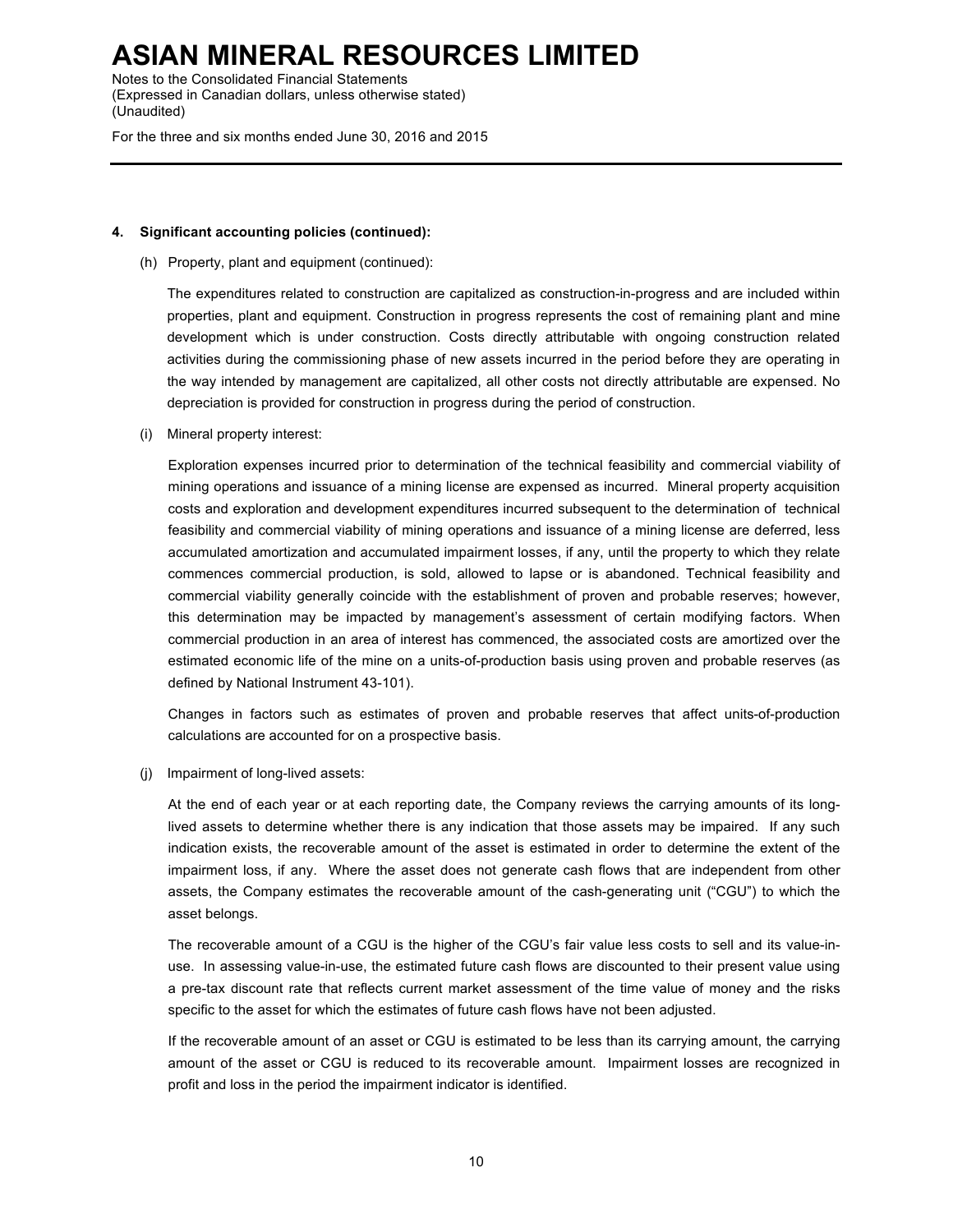Notes to the Consolidated Financial Statements (Expressed in Canadian dollars, unless otherwise stated) (Unaudited)

For the three and six months ended June 30, 2016 and 2015

#### **4. Significant accounting policies (continued):**

(j) Impairment of long-lived assets (continued):

An impairment loss is reversed if there is an indication that there has been a change in the estimates used to determine the recoverable amount. The carrying amount of the asset or CGU is increased to its recoverable amount, but only to the extent that the increased carrying amount does not exceed the carrying amount that would have been determined had no impairment loss been recognized for the asset or CGU in prior years. The reversal of an impairment loss is recognized immediately in profit and loss.

(k) Reserve estimates:

The Company estimates its ore reserves and mineral resources based on information compiled by Qualified Persons as defined in accordance with Canadian Securities Administrators National Instrument 43-101 *Standards for Disclosure of Mineral Projects* ("NI 43-101"). Reserves are used when performing impairment assessments on the Company's mineral property, for forecasting the timing of payment of mine closure, reclamation and rehabilitation costs, and in determining the depletion of mineral properties.

There are numerous uncertainties inherent in estimating ore reserves, and assumptions that are valid at the time of estimation may change significantly when new information becomes available. Changes in the forecasted prices of commodities, exchange rates, production costs or recovery rates may change the economic status of reserves and may, ultimately, result in changes to reserve estimates. Any adjustments are accounted for prospectively.

(l) Provision for closure and rehabilitation:

A provision for closure and rehabilitation is recognized when there is a legal or constructive obligation to remediate as a result of exploration, development and production activities undertaken, if the amount of the provision can be measured reliably. The estimated future obligations include the costs of dismantling, and removal of facilities and restoration. The provision for future restoration costs is the best estimate of the present value of the expenditure required to settle the restoration obligation at the reporting date. The environmental rehabilitation obligation is capitalized as part of the carrying amount of the associated longlived asset and a liability is recorded. The environmental rehabilitation cost is amortized on the same basis as the related asset. Future restoration costs are reviewed annually and any changes in the estimate are reflected in the present value of the restoration provision at the reporting date.

(m) Mining rights grant fee:

In late 2010, the Vietnamese Government passed a new law, the Mineral Law 2010. Decree 15 of the law included a new statutory fee titled "mining rights grant fee". The Mineral Law 2010 provided the fee to be determined based on price, reserve, quality and type of the relevant mineral; however, until late 2013, both the Mineral Law 2010 and the Decree 15 did not specify the formula for calculation and thus there was no basis to estimate the fee payable. In November 2013, the Vietnamese Government issued Decree 203 which outlined the formula to calculate the mining rights grant fee and on that basis the Company estimated the cost of the fee and recognized a provision of \$4.6 million in the 2013 consolidated financial statements. On February 6, 2015, the Company received Decision No. 288/QD-BTNMT issued by the Ministry of Natural Resources and Environment ("MONRE") to amend the contents specified in the Mineral Mining License. Refer to note 15 for further details of the amendment.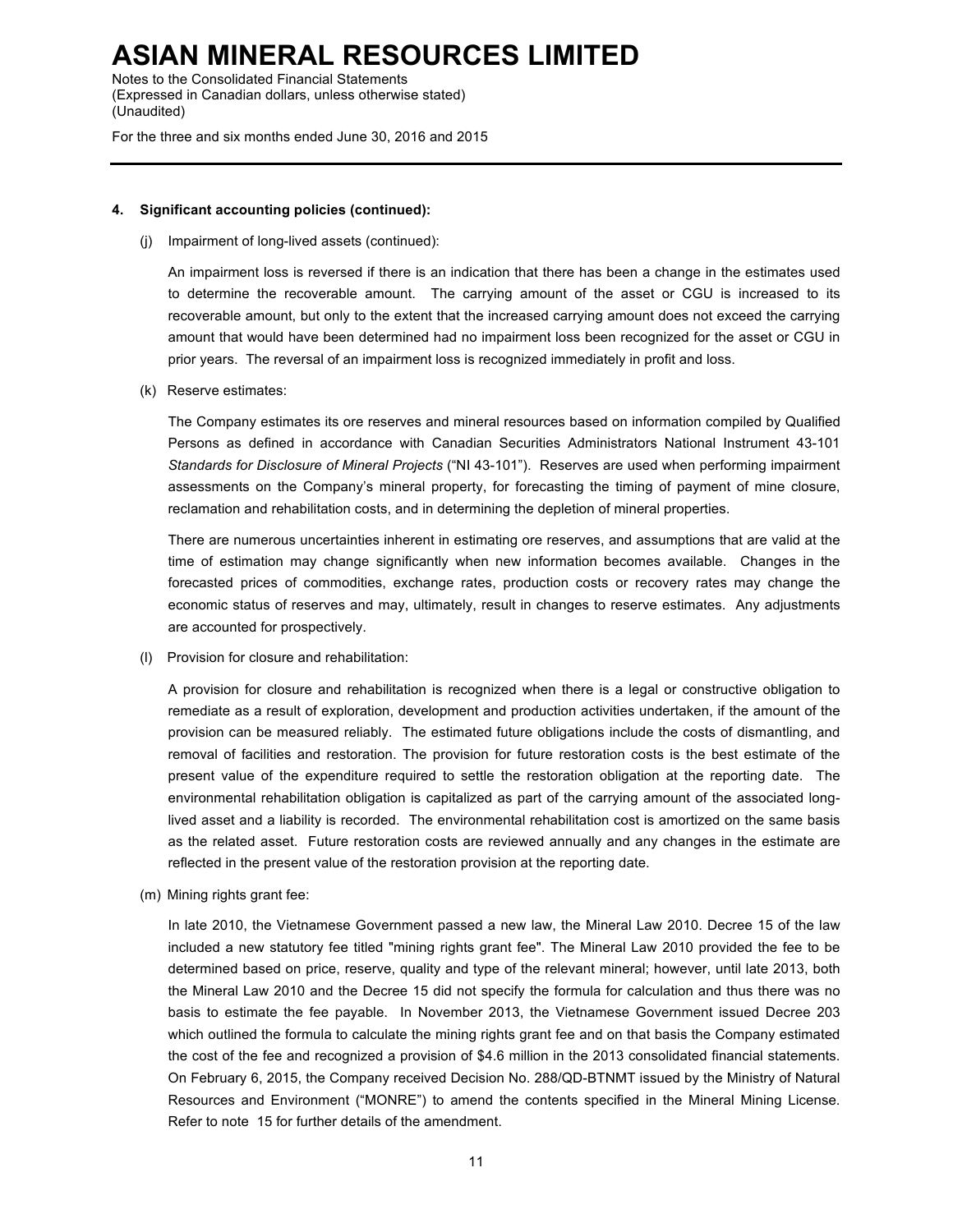Notes to the Consolidated Financial Statements (Expressed in Canadian dollars, unless otherwise stated) (Unaudited)

For the three and six months ended June 30, 2016 and 2015

#### **4. Significant accounting policies (continued):**

(n) Share capital:

Common shares are classified as equity. The Company records proceeds from share issuances net of issue costs and any tax effects. Common shares issued for consideration other than cash are valued at the quoted market price on the date the shares are issued.

(o) Share-based payments:

The Company has a share option plan, under which the fair value of all share-based awards is estimated using the Black-Scholes Option Pricing Model at the grant date and amortized over the vesting periods. An individual is classified as an employee when the individual is an employee for legal or tax purposes (direct employee) or provides services similar to those performed by a direct employee, including directors of the Company. Share-based payments to non-employees are measured at the fair value of the goods or services received, or the fair value of the equity instruments issued if it is determined the fair value of the goods or services received cannot be reliably measured and are recorded at the date the goods or services are received. The amount recognized as an expense is adjusted to reflect the number of awards expected to vest. The offset is credited to share-based payment reserve.

Upon the exercise of the share purchase options, consideration paid together with the amount previously recognized in the share-based payment reserve is recorded as an increase to share capital. Charges for share purchase options that are forfeited before vesting are reversed from the share-based payments reserves. For those share purchase options that expire or are forfeited after vesting, the amount previously recorded in share-based payments reserve is transferred to deficit.

(p) Interest expense:

Interest is recognized on a time proportion basis, taking into account the principal outstanding and the effective rate over the period to maturity.

(q) Royalties and export tariffs:

A royalty is payable to the Vietnamese Government calculated at 10% of the value of nickel concentrate sale price less export tax, processing costs, bagging costs, freight costs, custom charges and warehouse costs. Royalty expense is recorded when revenue from the sale of nickel concentrate is recognized.

Export tariff is payable to the Vietnamese Government and calculated at 20% of the value of nickel concentrate sale price less sea freight costs.

(r) Income taxes:

Income tax expense comprises current and deferred tax. Current tax and deferred tax are recognized in the statement of operations except to the extent that the tax relates to a business combination, or items recognized directly in equity or in other comprehensive income (loss).

A deferred tax asset is recognized for unused tax losses, tax credits and deductible temporary differences, to the extent that it is probable that future taxable profits will be available against which they can be utilized.

Deferred tax assets are reviewed each reporting date and are reduced to the extent that it is no longer probable that the related tax benefit will be realized.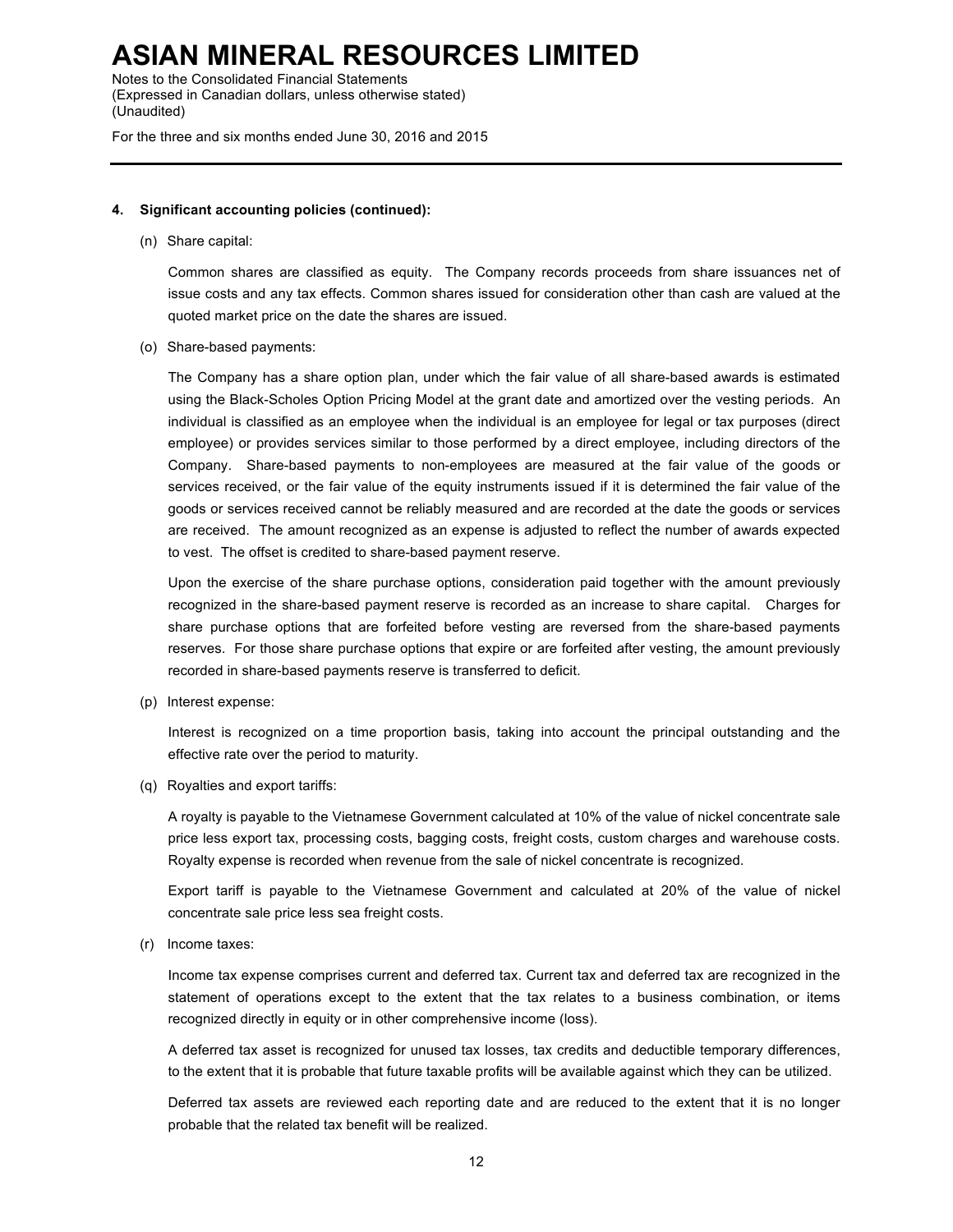Notes to the Consolidated Financial Statements (Expressed in Canadian dollars, unless otherwise stated) (Unaudited)

For the three and six months ended June 30, 2016 and 2015

#### **4. Significant accounting policies (continued):**

(r) Income taxes (continued):

Deferred tax is recognized in respect of temporary differences between the carrying amounts of assets and liabilities for financial reporting purposes and the amounts used for taxation purposes. Deferred tax is not recognized for the temporary differences arising from the initial recognition of assets or liabilities in a transaction that is not a business combination and that affects neither accounting, nor taxable profit or loss. Deferred tax is measured at the tax rates that are expected to be in effect when temporary differences reverse, based on the laws that have been enacted or substantively enacted at the reporting date. Deferred tax assets and liabilities are offset if there is a legally enforceable right to offset the tax liabilities and assets, and they relate to income taxes levied by the same tax authority.

(s) Financial instruments:

Non-derivative financial assets and liabilities:

The Company initially recognizes loans and receivables and deposits on the date that they are originated. All other financial assets (including assets designated at fair value through profit or loss) are recognized on the trade date at which the Company becomes a party to the contractual provisions of the instrument.

The Company derecognizes a financial asset when the contractual rights to the cash flows from the asset expire, or it transfers the rights to receive the contractual cash flows of the financial asset in a transaction in which substantially all the risks and rewards of ownership of the financial asset are transferred.

Financial assets and liabilities are offset and the net amount presented in the statement of financial position when, and only when, the Company has a legal right to offset the amounts and intends either to settle on a net basis or to realize the asset and settle the liability simultaneously.

The Company classifies its financial assets and liabilities in the following categories:

- (A) Fair value through profit or loss ("FVTPL");
- (B) Held-to-maturity;
- (C) Available-for-sale financial assets ("AFS"); or
- (D) Loans and receivables.

The classification depends on the purpose for which the financial assets or liabilities were acquired. Management determines the classification of financial assets and liabilities at initial recognition.

The Company has the following non-derivative financial assets: loans and receivables.

### *Financial assets at FVTPL*

A financial asset is classified at fair value through profit or loss if it is classified as held-for-trading or is designated as such upon initial recognition. Financial assets are designated at fair value through profit or loss if the Company manages such investments and makes purchase and sale decisions based on their fair value in accordance with the Company's documented risk management or investment strategy.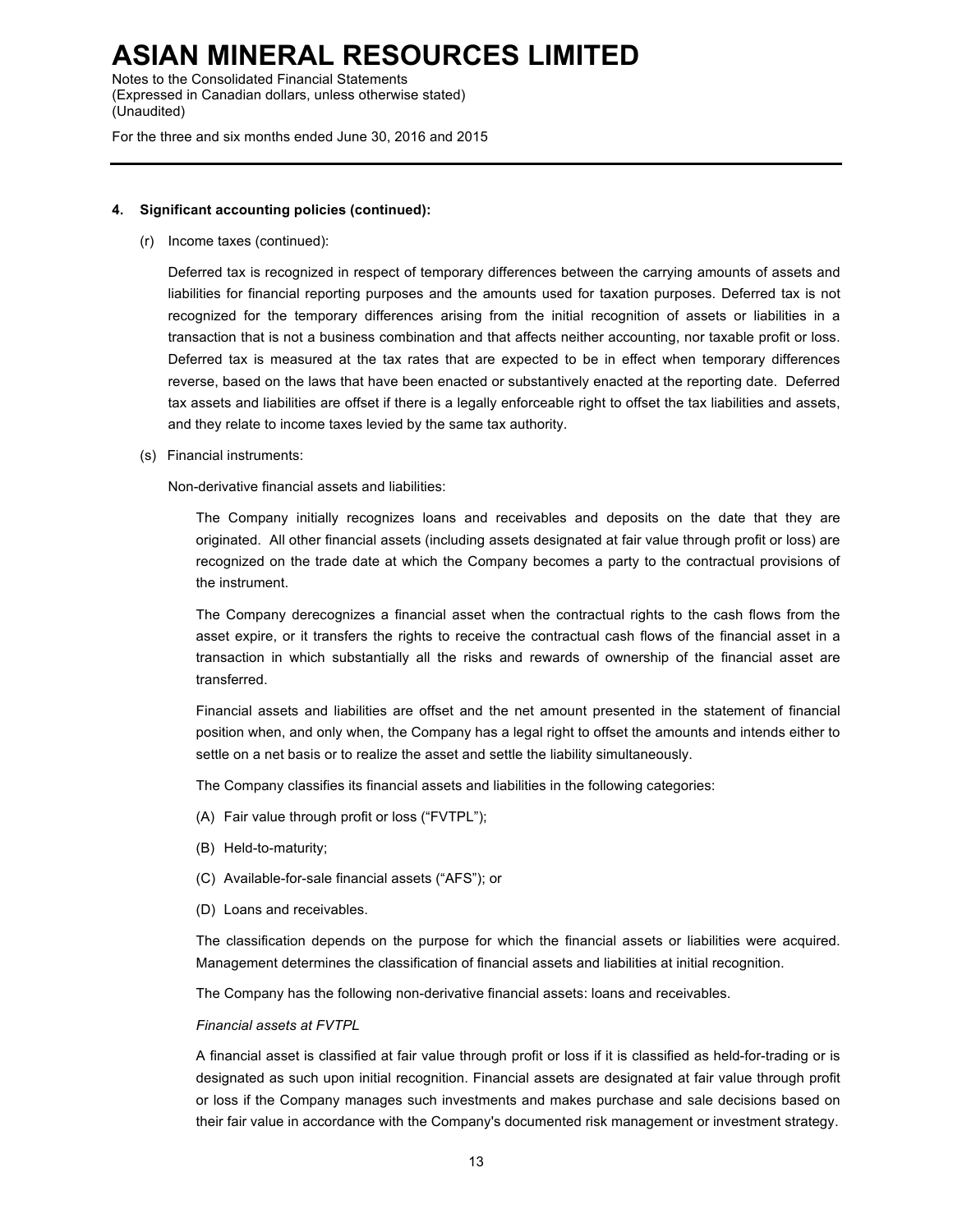Notes to the Consolidated Financial Statements (Expressed in Canadian dollars, unless otherwise stated) (Unaudited)

For the three and six months ended June 30, 2016 and 2015

#### **4. Significant accounting policies (continued):**

(s) Financial instruments (continued):

### *Held-to-maturity investments*

Investments are measured at amortized cost using the effective interest rate method. Transaction costs are added and amortized to the statement of operations over the life of the financial instrument on an effective yield basis. The Company does not have any assets classified as held-to-maturity investments.

#### *Available-for-sale financial assets*

Short-term investments are classified as available-for-sale and are carried at fair value (where determinable based on market prices of actively traded securities) with unrealized gains and losses recognized in other comprehensive income (loss). Management assesses the carrying value of AFS financial assets each period and any impairment charges are recognized in profit or loss. When financial assets classified as available-for-sale are sold, the accumulated fair value adjustments recognized in other comprehensive income (loss) are included in profit and loss. The Company does not have any assets classified as available-for-sale financial assets.

#### *Loans and receivables*

Loans and receivables are financial assets with fixed or determinable payments that are not quoted in an active market. Such assets are recognized initially at fair value plus any directly attributable transaction costs. Subsequent to initial recognition, loans and receivables are measured at amortized cost using the effective interest rate method, less any impairment losses. Loans and receivables comprise cash and cash equivalents and accounts receivable.

#### *Impairment of financial assets*

Financial assets, other than those at FVTPL, are assessed for indicators of impairment at each period end. Financial assets are impaired when there is objective evidence that, as a result of one or more events that occurred after the initial recognition of the financial asset, the estimated future cash flows of the investment have been impacted.

### *Financial liabilities*

Financial liabilities are recognized initially at fair value plus any directly attributable transaction costs. Subsequent to initial recognition, derivative financial liabilities are measured at fair value and other financial liabilities at amortized cost using the effective interest method.

The Company has the following non-derivative financial liabilities: bank term loan, trade payables and accrued liabilities which are classified as other financial liabilities.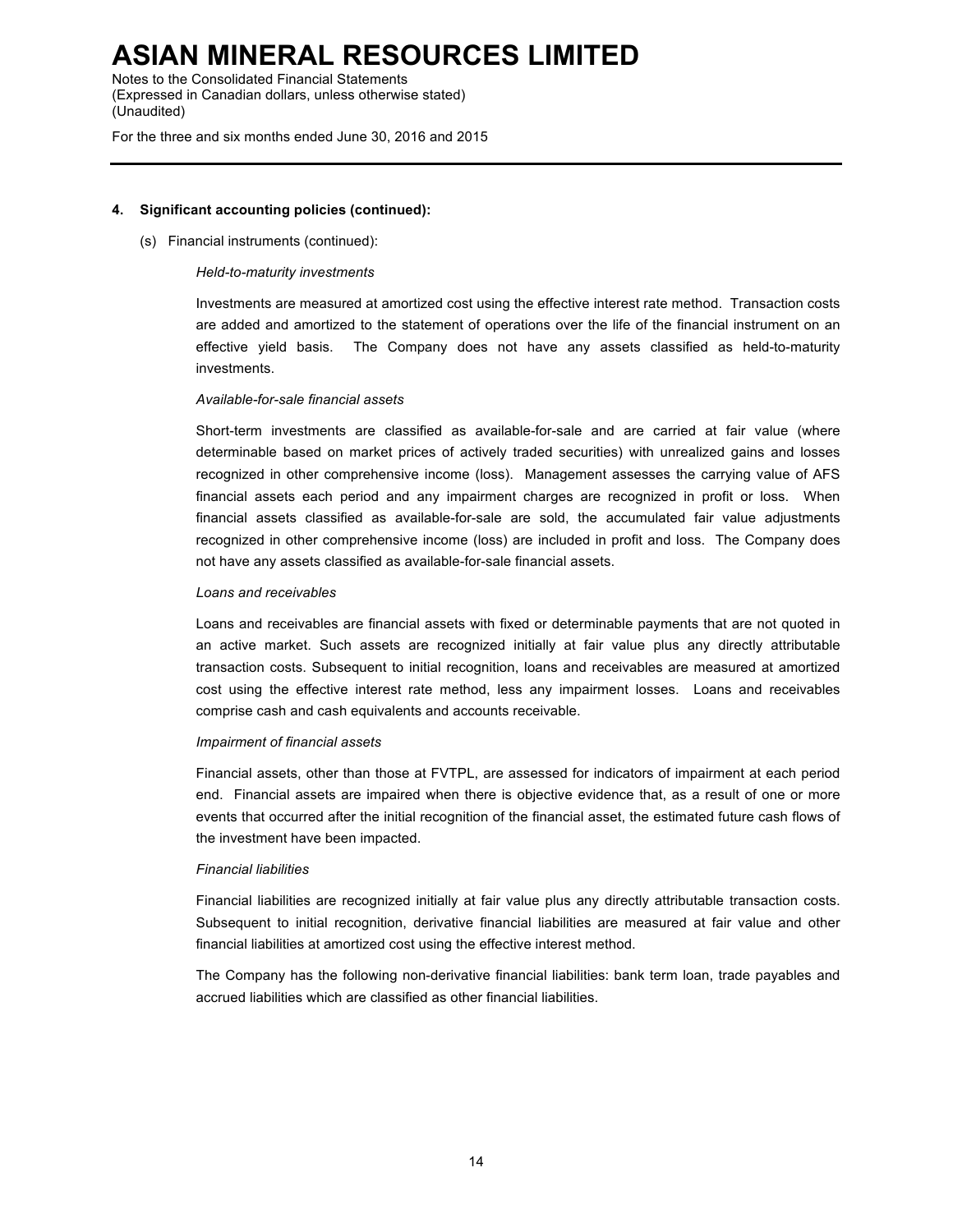Notes to the Consolidated Financial Statements (Expressed in Canadian dollars, unless otherwise stated) (Unaudited)

For the three and six months ended June 30, 2016 and 2015

### **4. Significant accounting policies (continued):**

(t) Earnings (loss) per share:

Basic earnings (loss) per share is calculated by dividing the income (loss) available to common shareholders by the weighted average number of common shares outstanding during the prior 6-month period. For all periods presented, income (loss) available to common shareholders equals the reported income (loss) attributable to the shareholders of the Company.

Diluted earnings (loss) per share is calculated using the treasury stock method. Under the treasury stock method, the weighted average number of common shares issued and outstanding used for the calculation of diluted earnings (loss) per share assumes that the proceeds to be received on the exercise of dilutive stock options and warrants are used to repurchase common shares at the average market price during the period.

### **5. Changes in accounting standards:**

There were no new standards effective January 1, 2016 that had a material impact on the Company's consolidated interim financial statements. The Company has not early adopted any other standard, interpretation or amendment in the consolidated interim financial statements that have been issued, but are not yet effective.

In addition to the new standards and interpretations not yet adopted discussed in the Company's December 31, 2015 annual consolidated financial statements, the Company notes the following pronouncements during the period ended June 30, 2016:

#### *IAS 12, Income Taxes (Amendments)*

On January 19, 2016, the IASB issued Recognition of Deferred Tax Assets for Unrealized Losses as an amendment to IAS 12. The amendments clarify that the existence of a deductible temporary difference depends solely on a comparison of the carrying amount of an asset and its tax base at the end of the reporting period, and is not affected by possible future changes in the carrying amount or expected manner of recovery of the asset. The amendments apply retrospectively for annual periods beginning on or after January 1, 2017 with early adoption permitted. The Company intends to adopt the amendments to IAS 12 in its consolidated financial statements for the annual period beginning on January 1, 2017. The extent of the impact of adoption of the standard has not yet been determined.

#### *IFRS 2, Share-Based Payment (Amendments)*

On June 20, 2016, the IASB issued amendments to IFRS 2 clarifying how to account for certain types of sharebased payment transactions. The amendments provide requirements on the accounting for: the effects of vesting and non-vesting conditions on the measurement of cash-settled share-based payments; share-based payment transactions with a net settlement feature for withholding tax obligations; and a modification to the terms and conditions of a share-based payment that changes the classification of the transaction from cash-settled to equity-settled.

The amendments apply for annual periods beginning on or after January 1, 2018. As a practical simplification, the amendments can be applied prospectively. Retrospective, or early, application is permitted if information is available without the use of hindsight. The Company intends to adopt the amendments to IFRS 2 in its consolidated financial statements for the annual period beginning on January 1, 2018. The extent of the impact of adoption of the standard has not yet been determined.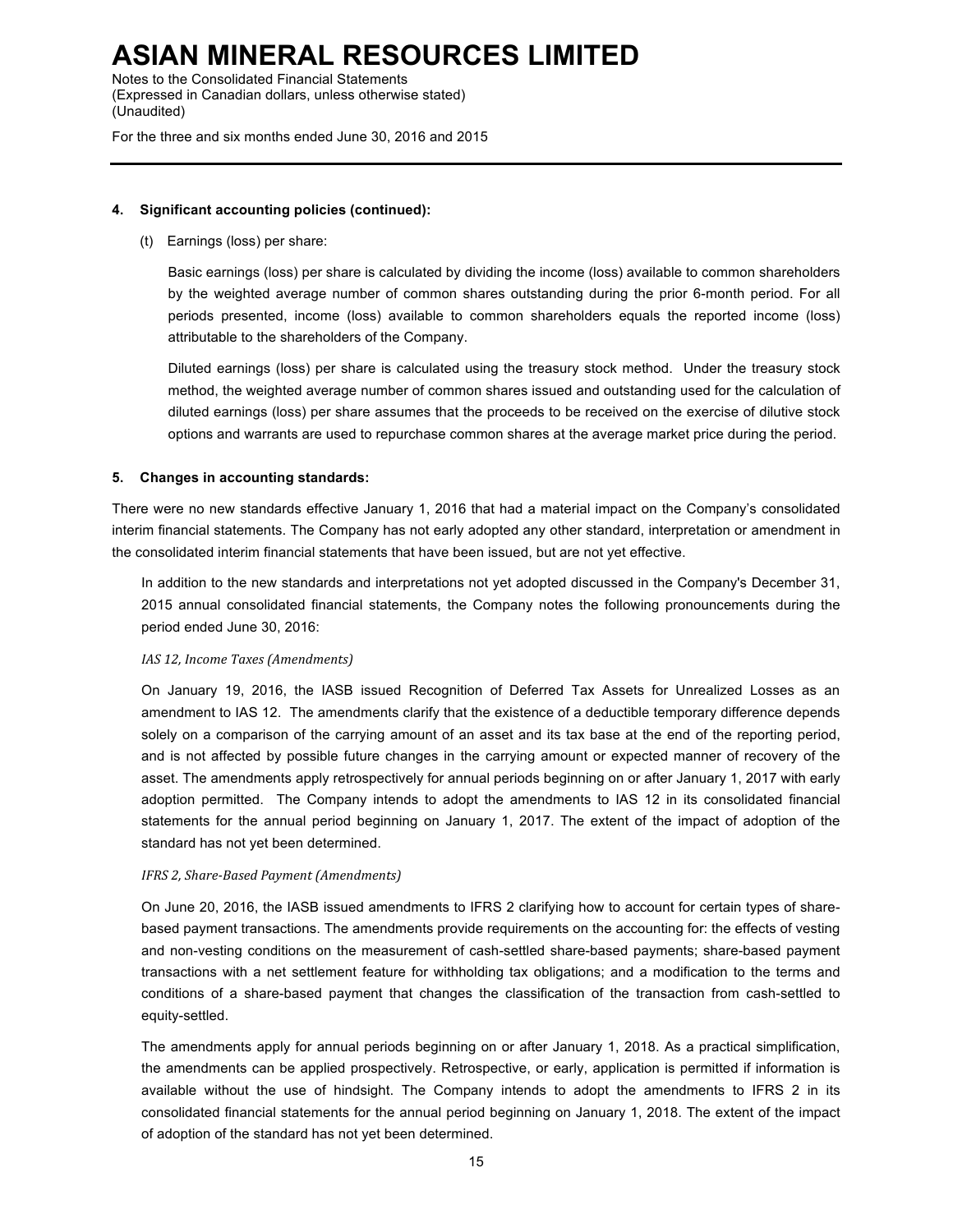Notes to the Consolidated Financial Statements (Expressed in Canadian dollars, unless otherwise stated) (Unaudited)

For the three and six months ended June 30, 2016 and 2015

#### **6. Critical judgments in applying accounting policies:**

The critical judgments that the Company's management has made in the process of applying the Company's accounting policies, apart from those involving estimations (note 7), that have the most significant effect on the amounts recognized in the Company's consolidated financial statements are as follows:

(a) Economic recoverability and probability of future economic benefits of exploration, evaluation and development costs:

Management has determined that exploration drilling, evaluation, development and related costs incurred which have been capitalized are economically recoverable. Management uses several criteria in its assessment of economic recoverability and probability of future economic benefits including geologic and metallurgic information, history of conversion of mineral deposits to proven and probable reserves, scoping and feasibility studies, accessible facilities, existing permits and life of mine plans.

(b) Functional currency:

The functional currency for each of the Company's subsidiaries is the currency of the primary economic environment in which the entity operates. It has been determined that the functional currency of BPNM is the United States dollar, while the functional currency for the Company and its other subsidiaries is the Canadian dollar. Assessment of functional currency involves certain judgments to determine the primary economic environment and the Company reconsiders the functional currency of its entities if there is a change in the events and conditions, which determine the primary economic environment.

(c) Going concern:

The assessment of the Company's ability to continue as a going concern involves judgment regarding future funding available for its development of the Ban Phuc mine and for working capital requirements. Judgments must also be made with regard to events or conditions, which might give rise to significant uncertainty.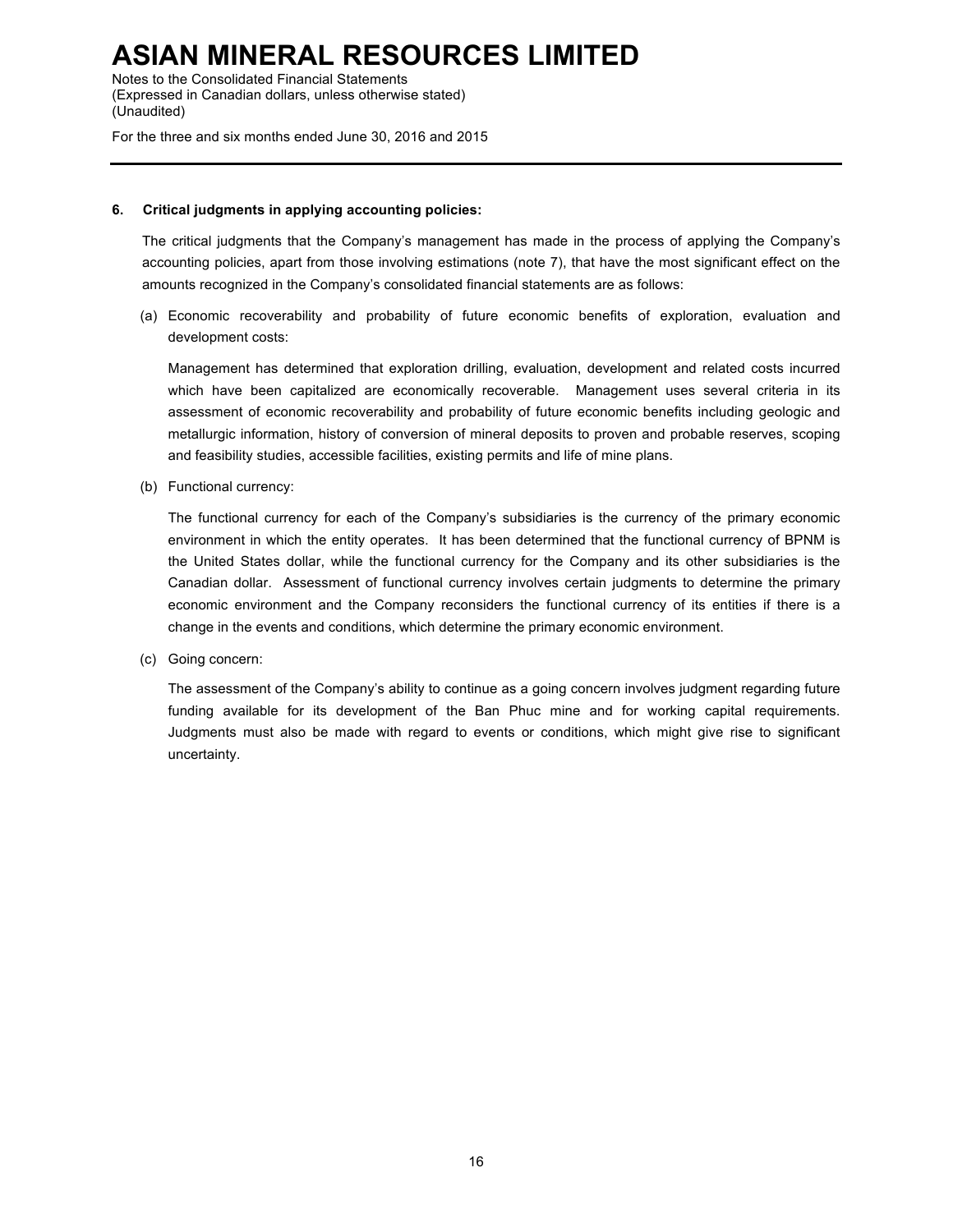Notes to the Consolidated Financial Statements (Expressed in Canadian dollars, unless otherwise stated) (Unaudited)

For the three and six months ended June 30, 2016 and 2015

#### **7. Key sources of estimation uncertainty:**

The preparation of the consolidated financial statements requires management to make estimates and assumptions of the effect of uncertain future events on the carrying amounts of the Company's assets and liabilities at the end of the reporting period. Actual results may differ from those estimates as the estimation process is inherently uncertain. Differences between the actual results and present estimates and assumptions have the potential to materially affect the Company's consolidated financial statements. Estimates are reviewed on an ongoing basis and are based on historical experience and other facts and circumstances. Revisions to estimates and the resulting effect on the carrying amounts of the Company's assets and liabilities are accounted for prospectively.

The significant assumptions about the future and other major sources of estimation uncertainty as at the end of the reporting period that may result in a material adjustment to the carrying amounts of the Company's assets and liabilities are as follows:

(a) Impairment of mineral properties, plant and equipment:

The Company considers both external and internal sources of information in assessing whether there are any indications that mineral properties, plant and equipment are impaired. External sources of information the Company considers include changes in the market, economic and legal environment in which the Company operates that are not within its control and affect the recoverable amount of mineral properties, plant and equipment. Internal sources include the manner in which mineral properties, plant and equipment are being used or are expected to be used, and indications of economic performance of the assets.

In determining the recoverable amounts of the Company's mineral properties, plant and equipment, the Company's management makes estimates of the discounted future after-tax cash flows expected to be derived from its mineral properties using an appropriate discount rate. Reductions in metal price forecasts, increases in estimated future costs of production, increases in estimated future non-expansionary capital expenditures, reductions in the amount of recoverable reserves, resources and exploration potential and/or adverse current economics can result in a write down of the carrying amounts of the Company's mineral properties, plant and equipment.

(b) Operating expenses and costing of work-in-progress inventory:

In determining operating expenses recognized in the consolidated statement of comprehensive income (loss), the Company's management makes estimates of quantities of ore on stockpiles and in process and the recoverable nickel in this material to determine the cost of finished goods sold during the period. Changes in these estimates can result in a change in operating expenses in future periods and carrying amounts of inventories.

(c) Estimated recoverable nickel tonnes and ore reserve tonnes:

The carrying amounts of the Company's mineral properties, plant and equipment are depleted based on recoverable nickel tonnes and ore reserve tonnes. Changes to estimates of recoverable nickel tonnes, ore reserve tonnes and depletable costs, including changes resulting from revisions to the Company's mine plans and changes in metals prices forecasts, can result in a change to future depletion rates and impairment analysis.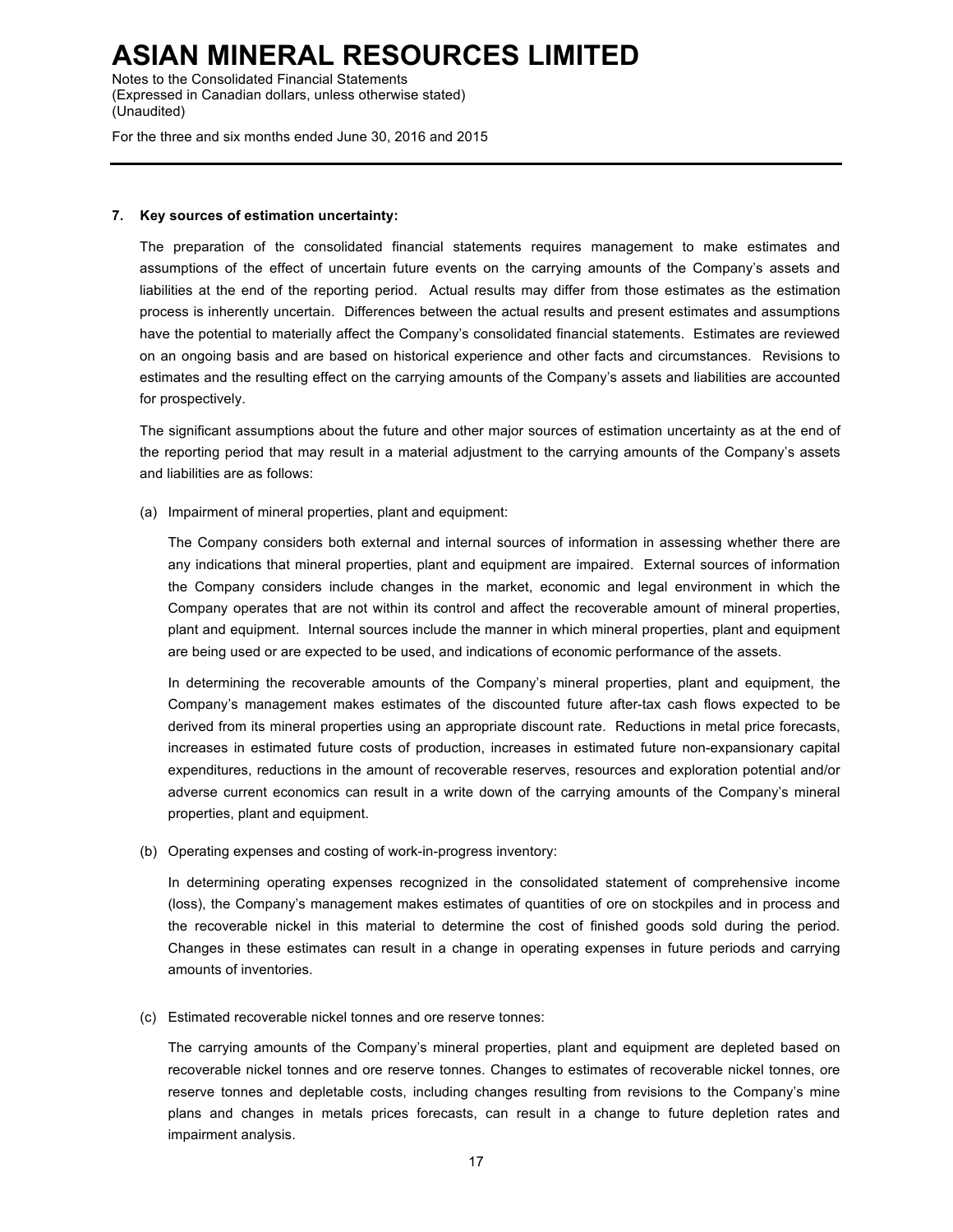Notes to the Consolidated Financial Statements (Expressed in Canadian dollars, unless otherwise stated) (Unaudited)

For the three and six months ended June 30, 2016 and 2015

#### **7. Key sources of estimation uncertainty (continued):**

(d) Estimated mine closure and rehabilitation costs:

The Company's provision for mine closure and reclamation cost obligations represents management's best estimate of the present value of the future cash outflows required to settle the liability which reflects estimates of future costs, inflation, movements in foreign exchange rates and assumption of risks associated with the future cash outflows. Changes in the above factors can result in a change to the provision recognized by the Company.

Changes to the mine closure and rehabilitation cost obligations are recorded with a corresponding change to the carrying amounts of the related mineral properties, plant and equipment in the year identified. Adjustments to the carrying amounts of the related mineral properties, plant and equipment can result in a change to the future depletion expense.

(e) Income taxes:

In assessing the probability of realizing income tax assets, management makes estimates related to expectations of future taxable income, applicable tax opportunities, expected timing of reversals of existing temporary differences and the likelihood that tax positions taken will be sustained upon examination by applicable tax authorities. In making its assessments, management gives additional weight to positive and negative evidence that can be objectively verified. Estimates for future taxable income are based on forecasted income from operations and the application of existing tax laws in each jurisdiction. Weight is attached to tax planning opportunities that are within the Company's control, feasible and can be implemented without significant obstacles. The likelihood that tax positions taken will be sustained upon examination by applicable tax authorities is assessed based on individual facts and circumstances of the relevant tax position evaluated in light of all available evidence. Where applicable tax laws and regulations are either unclear or subject to ongoing varying interpretations, it is reasonably possible that changes in these estimates could occur, which may materially affect the amounts of income tax assets recognized.

(f) Share-based compensation:

The Company includes an estimate of forfeitures, share price volatility, expected life of awards and risk-free interest rates in the calculation of the expense related to certain long-term employee incentive plans. These estimates are based on previous experience and may change throughout the life of an incentive plan. Such changes could impact the share-based compensation expense and share-based payments reserve.

(g) Provisional pricing contracts:

Nickel concentrate is invoiced when shipped and amounts recognized as revenue are based on the Company's assessment of the mineral content and grade, based on internal assays, of the concentrate shipments. Final assays determine the final payable ounces by the Company's customers. Therefore, there is significant estimation uncertainty surrounding the recognition of revenues based on preliminary assays. Any adjustments to revenue recognized based on final assays are accounted for prospectively.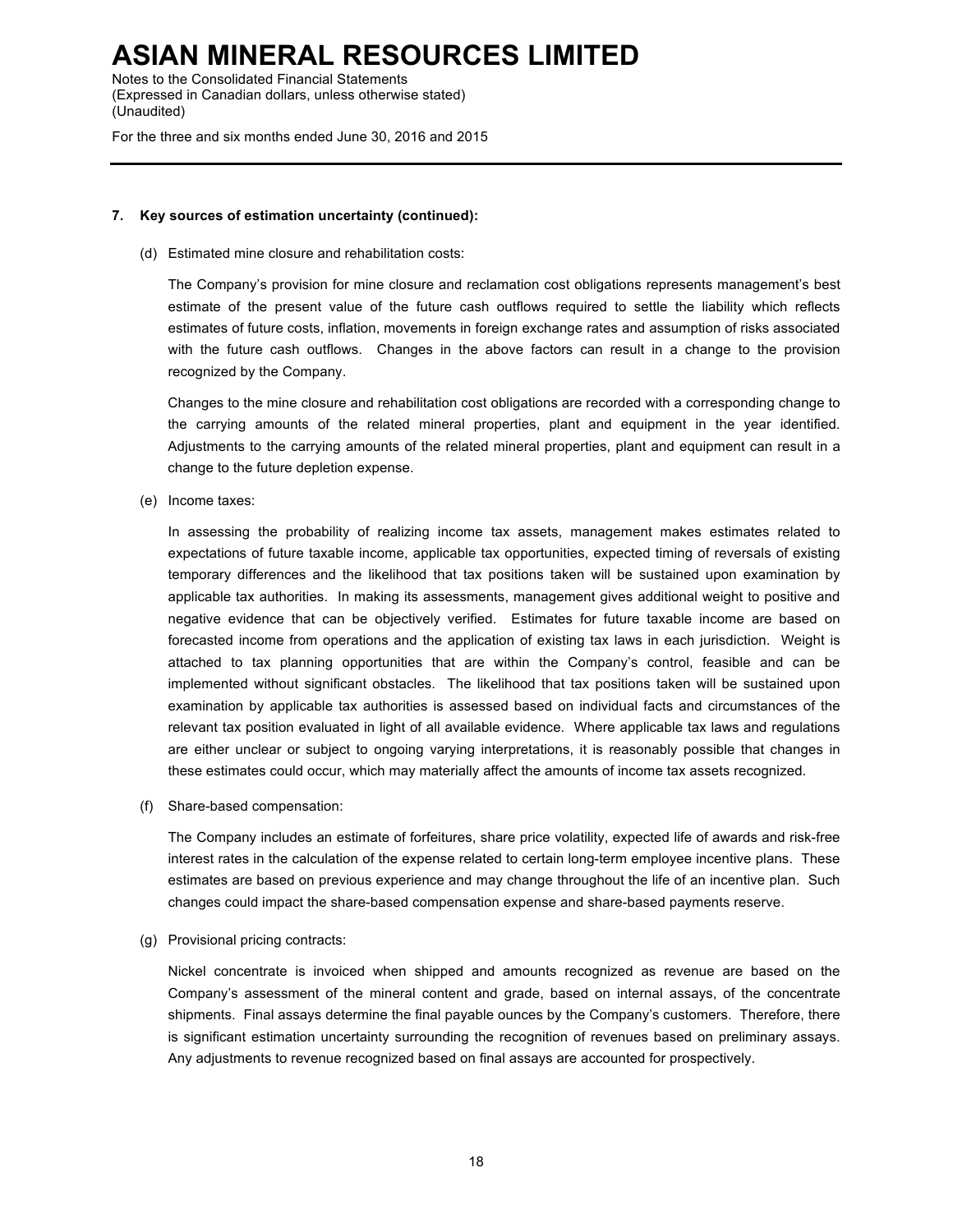Notes to the Consolidated Financial Statements (Expressed in Canadian dollars, unless otherwise stated) (Unaudited)

For the three and six months ended June 30, 2016 and 2015

### **8. Accounts receivable and prepaid expenses:**

|                                                                                                                             |    | June 30,<br>2016                                         |    | December 31.<br>2015                           |
|-----------------------------------------------------------------------------------------------------------------------------|----|----------------------------------------------------------|----|------------------------------------------------|
| Trade receivables<br>VAT/GST refundable<br>Prepayments and advances<br>Other receivables<br>Allowance for doubtful accounts | \$ | 1,841,274<br>691,889<br>2,185,664<br>1.013<br>(114, 724) | \$ | 2,026,462<br>4,266,554<br>19.035<br>(122, 935) |
|                                                                                                                             | S  | 4,605,116                                                | S  | 6,189,116                                      |

The trade receivables consist of receivables from provisional nickel concentrate sales from the Ban Phuc mine. The fair value of receivables arising from concentrate sales that contain provisional pricing is determined using the appropriate quoted closing price per the London Metal Exchange for the particular metal. As such, these receivables, which meet the definition of an embedded derivative, are classified within Level 2 of the fair value hierarchy (see note 0).

The Company, through its Vietnam subsidiary, pays value added tax on the purchase and sale of goods and services at a rate of 5% and 10%. The Company's concentrate is a processed natural resource/mineral which is subject to VAT and applicable tax rate of 0% VAT when exported. The net amount paid or payable is recoverable, but such recovery is subject to review and assessment by local tax authorities. In July 2016, BPNM's VAT was assessed by the local tax authorities and a refund of US\$0.5 million was received.

Included in prepayments and advances is an export tariff receivable of US\$1.0 million which is awaiting approval of customs for refunds due to final prices being lower than provisional prices. Export tariff is calculated and paid in full based on the provisional prices when the nickel concentrate is exported.

### **9. Inventories:**

|                                                                                                                          | June 30,<br>2016                        | December 31.<br>2015              |
|--------------------------------------------------------------------------------------------------------------------------|-----------------------------------------|-----------------------------------|
| Consumable materials and supplies<br>Work in process inventory <sup>(1)</sup><br>Finished goods inventory <sup>(2)</sup> | \$<br>2,420,161<br>210,494<br>4,892,831 | 2,924,046<br>237,948<br>3,543,415 |
|                                                                                                                          | 7,523,486                               | 6,705,409                         |

(1) The Company held 2,481 tonnes of work in process nickel ore as of June 30, 2016 (December 31, 2015: 2,397 tonnes), which were carried at cost being the lesser of cost and net realizable value.

(2) The Company held 7,456 tonnes of nickel concentrate finished product as of June 30, 2016 (December 31, 2015: 5,726 tonnes), which were carried at the lesser of cost and net realizable value. For the six-months ended June 30, 2016, the Company recognized a \$1.4 million (2015: \$1.6 million) write-down of finished goods inventory to net realizable value.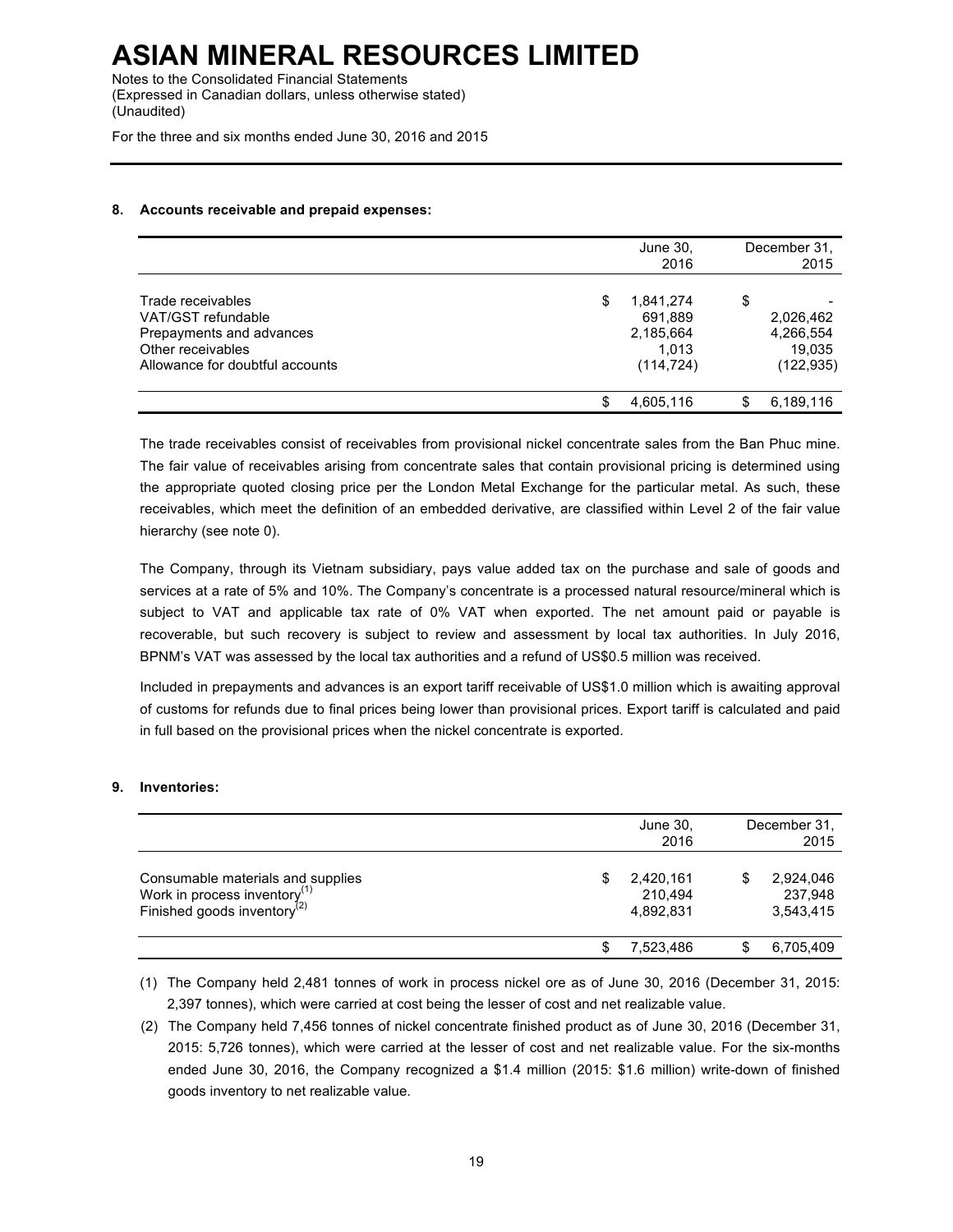Notes to the Consolidated Financial Statements (Expressed in Canadian dollars, unless otherwise stated) (Unaudited)

For the three and six months ended June 30, 2016 and 2015

### **10. Property, plant and equipment:**

|                                                                                   |    | Building, infrastructure |                 | Furniture, office |                      |
|-----------------------------------------------------------------------------------|----|--------------------------|-----------------|-------------------|----------------------|
|                                                                                   |    | mine, machinery, plant,  | Construction    | equipment and     |                      |
|                                                                                   |    | motor vehicles           | in progress     | intangible assets | Total                |
| Cost (restated – note 2)                                                          |    |                          |                 |                   |                      |
| Balance at January 1, 2015                                                        | \$ | 75,450,660               | \$<br>2,298,855 | \$<br>3,285,650   | \$<br>81,035,165     |
| Additions                                                                         |    | 10,050,739               | (3,437,209)     |                   | 6,613,530            |
| Translation adjustment                                                            |    | 8,991,637                | 1,138,354       | 1,437,058         | 11,567,049           |
| Balance at December 31, 2015                                                      | S  | 94,493,036               | \$              | \$<br>4,722,708   | \$<br>99,215,744     |
| Additions                                                                         |    | 274,045                  |                 |                   | 274,045              |
| Translation adjustment                                                            |    | (404,794)                |                 | (66, 665)         | (471,459)            |
| Balance at June 30, 2016                                                          | \$ | 94,362,287               | \$              | \$<br>4,656,043   | \$<br>99,018,330     |
| <b>Accumulated Depreciation (restated – note 2)</b><br>Balance at January 1, 2015 | \$ | (32,870,274)             | \$              | \$<br>(945, 235)  | \$<br>(33,815,509)   |
| Depreciation expense                                                              |    | (27, 970, 359)           |                 | (525, 883)        | (28, 496, 242)       |
| Impairment                                                                        |    | (24, 694, 383)           |                 | (1,858,717)       | (26, 553, 100)       |
| Balance at December 31, 2015                                                      | \$ | (85, 535, 016)           | \$              | \$<br>(3,329,835) | \$<br>(88, 864, 851) |
| Depreciation expense                                                              |    | (6,797,052)              |                 | (335, 881)        | (7, 132, 933)        |
| Balance at June 30, 2016                                                          | \$ | (92, 332, 068)           | \$              | \$<br>(3,665,716) | \$<br>(95, 997, 784) |
|                                                                                   |    |                          |                 |                   |                      |
| <b>Net Book Value</b><br>Balance at December 31, 2015 \$                          |    | 8,958,020                | \$              | \$<br>1,392,873   | \$<br>10,350,893     |
| Balance at June 30, 2016                                                          | \$ | 2,030,219                | \$              | \$<br>990,327     | \$<br>3,020,546      |

On transition from Canadian generally accepted accounting principles to IFRS, an assessment was performed to determine whether an impairment reserve was warranted and on the basis of the discounted cash flow analysis, an impairment in the amount of \$27.8 million was recorded.

The recoverable amount of BPNM, which includes mineral interests, plant and equipment and working capital, is determined on an annual basis when indicators of impairment have been identified. At December 31, 2015, the Company determined there was an indicator of potential impairment of BPNM relating to the sustained decline in Nickel metal prices. The recoverable amount is based on the future cash flows expected to be derived from the operation of BPNM over its remaining mine life and represents BPNM's value-in-use. The cash flows are determined based on the life-of-mine after tax cash flow forecast which incorporate management's best estimates of future metal prices, production based on current estimates of recoverable reserves and resources, future operating costs and non-expansionary capital expenditures.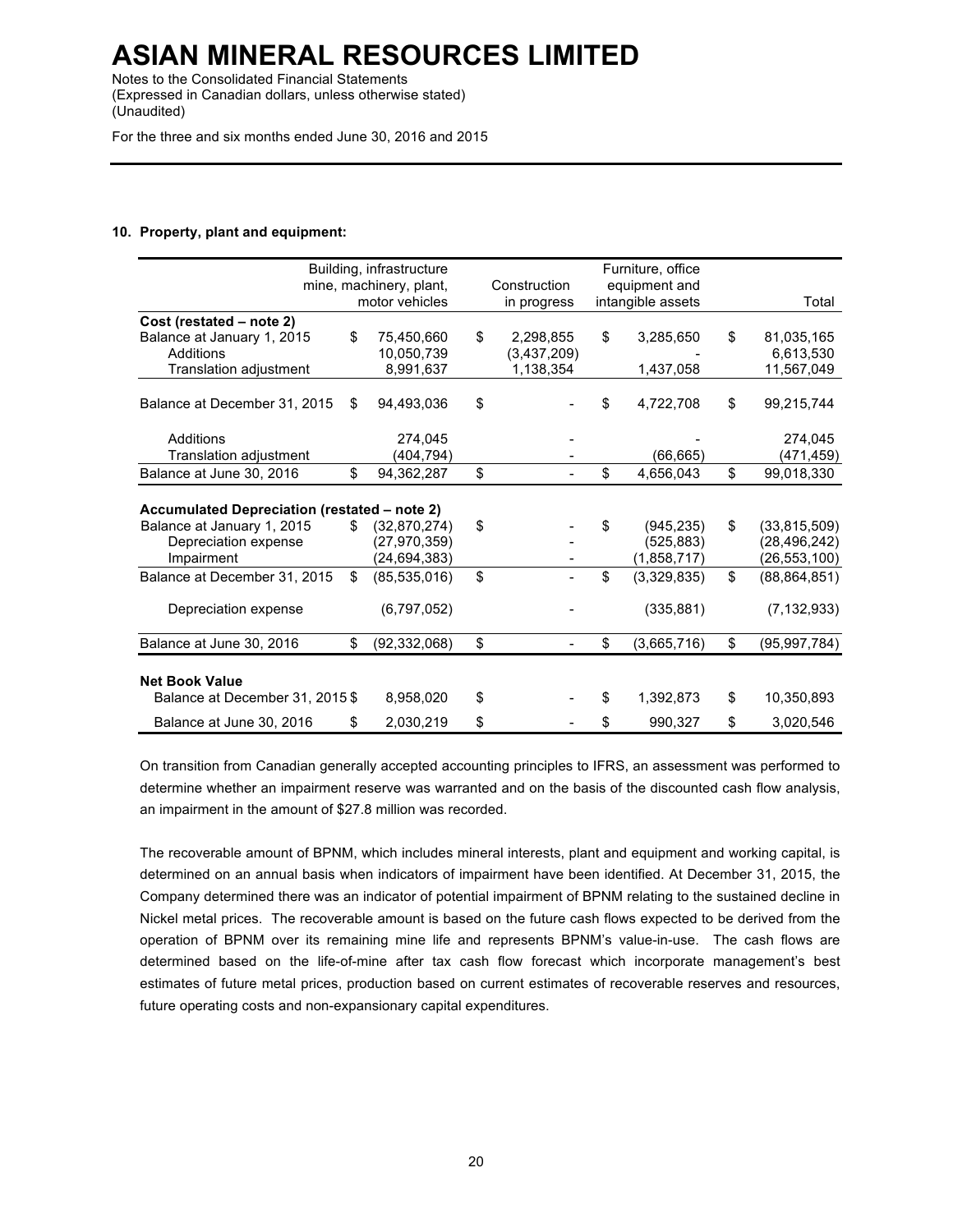Notes to the Consolidated Financial Statements (Expressed in Canadian dollars, unless otherwise stated) (Unaudited)

For the three and six months ended June 30, 2016 and 2015

### **10. Property, plant and equipment (continued):**

At December 31, 2015, the Company tested the recoverability of BPNM, given the aforementioned indicator of impairment, by estimating the recoverable amount of the BPNM cash-generating unit via a discounted cash flow model. The Company estimated future operating and capital costs, production grades and recoveries and considered published metal price forecasts. Due to the sensitivity of the recoverable amounts to the various factors mentioned and specifically long-term metal prices as well as unforeseen factors, any significant change in the key assumptions and inputs could result in additional impairment charges in future periods.

The key assumptions used in the impairment model included the following:

- Life of mine of approximately one year;
- Forecasted Nickel price of US\$9,000 to US\$11,000 per tonne;
- Average Nickel grades of 2.20%;
- Average Nickel recovery of 86%; and
- Risk-adjusted project specific discount rate of 16%.

At December 31, 2015, the carrying value of the BPNM cash-generating unit was \$39.7 million, which was greater than its estimated recoverable amount calculated on a discounted cash flow basis of \$13.1 million, which included \$2.7 million of working capital,. The Company considers use of its internal discounted cash flow economic models as a proxy for the calculation of value-in-use. Based on the above assessment, at December 31, 2015, the Company recorded an impairment charge related to the BPNM mine of \$26.6 million.

Management continues to assess the mining and processing operations against nickel prices. Given the sustained low nickel price environment and forecasted nickel prices, a full review of the mining schedule and economic viability of mining was conducted. It was determined at current pricing levels it would not be economically viable to continue mining beyond September 2016. The current ore reserve will be completed by September 2016 and it is the Company's intent to place the Ban Phuc mine on care and maintenance at the end of the third quarter 2016.. The exploration potential at Ban Phuc remains a key strategic opportunity in the overall growth plan for AMR's Ban Phuc projects and remains the key focus for AMR's growth plan.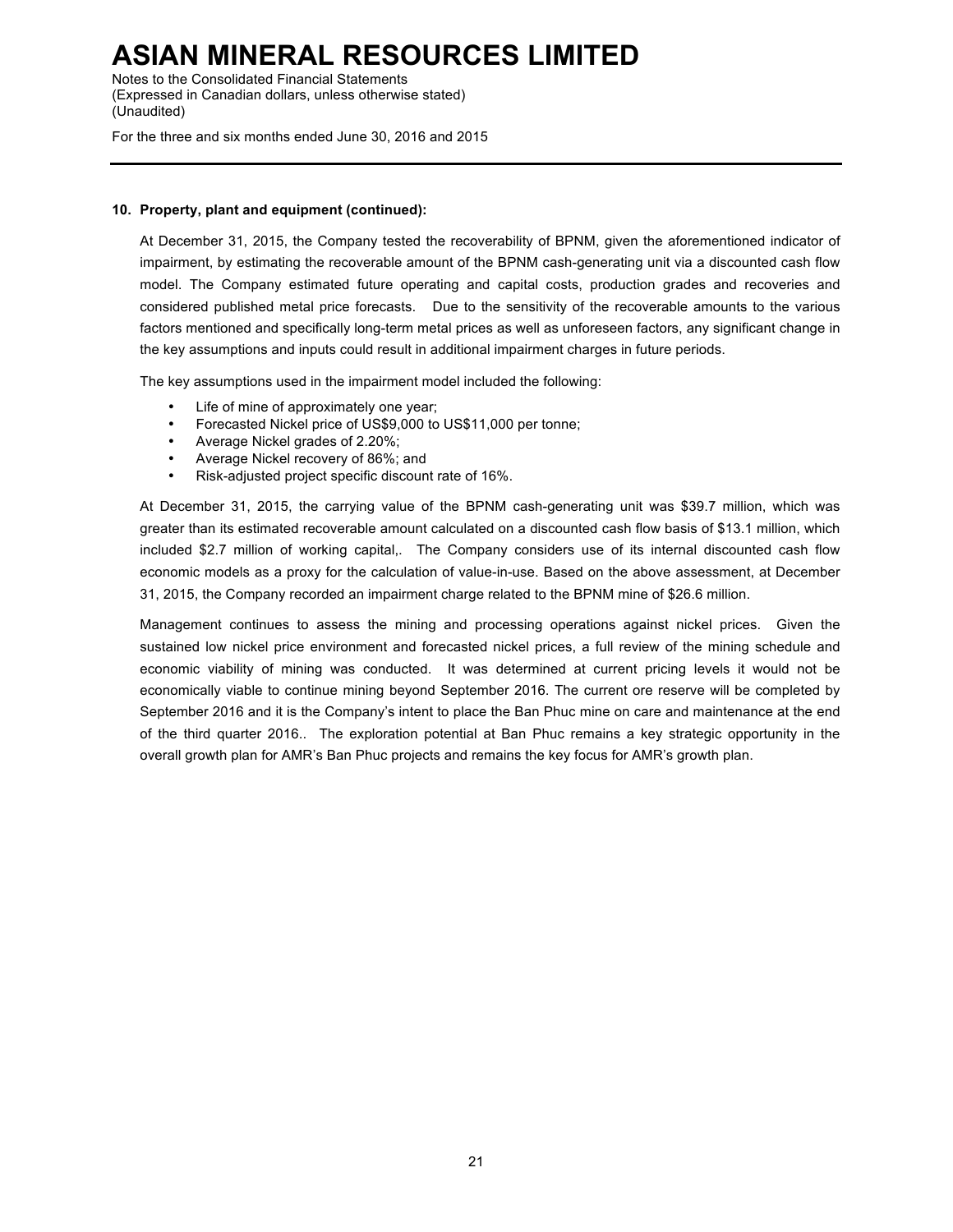Notes to the Consolidated Financial Statements (Expressed in Canadian dollars, unless otherwise stated) (Unaudited)

For the three and six months ended June 30, 2016 and 2015

### **11. Mineral property interest:**

|                                       |   | June 30,<br>2016      |   |                       |
|---------------------------------------|---|-----------------------|---|-----------------------|
| Ban Phuc Project Area<br>Amortization | S | 298,399<br>(200, 182) | S | 492,964<br>(194, 565) |
|                                       |   | 98.217                |   | 298,399               |

The Company's mineral property interest is in the Ban Phuc Project Area in Vietnam. The Ban Phuc mine commenced operations on November 1, 2013, at which time construction-in-progress amounts were transferred to appropriate categories of mineral properties, plant and equipment and the Company commenced depreciating these assets based on their useful lives from that date.

### **12. Trade payables and accrued liabilities:**

|                                                | June 30,<br>2016                        |    | December 31,<br>2015                |
|------------------------------------------------|-----------------------------------------|----|-------------------------------------|
| Trade payables<br>Taxes<br>Accrued liabilities | 4,741,415<br>\$<br>5,815,761<br>945,372 | \$ | 6,132,995<br>7,316,720<br>1,562,672 |
|                                                | 11,502,548                              | S. | 15,012,387                          |

Taxes include royalty tax, environmental protection fee, foreign contractor withholding tax and payroll tax.

#### **13. Other current liabilities:**

Other current liabilities include the second installment of mining rights grant fees which are due in 2016.

### **14. Provision for closure and rehabilitation:**

Based on the Environmental Impact Assessment ("EIA"), and Environment Resettlement and Rehabilitation Program ("ERRP"), as previously submitted to the authorities for the Ban Phuc project, the Ministry of Natural Resources and Environment ("MONRE") provides confirmation of the estimate for closure and rehabilitation. On this basis, these interim financial statements reflect a provision for site closure and rehabilitation as at June 30, 2016 in the amount of \$414,555 (December 31, 2015: \$444,219). As of June 30, 2016, the Company has deposited with MONRE \$324,052 (December 31, 2015: \$315,336) as an advance deposit for future closure and rehabilitation expenditures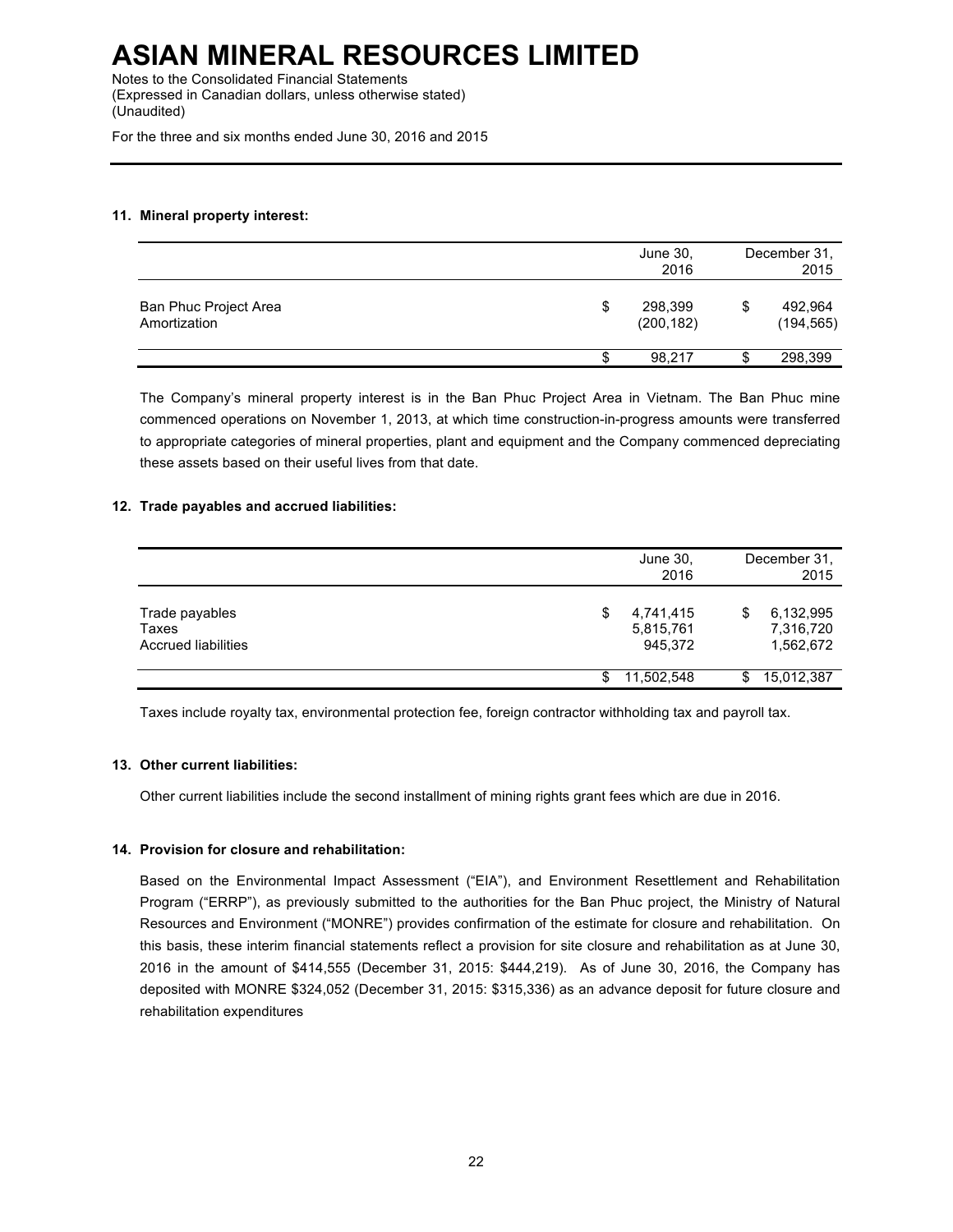Notes to the Consolidated Financial Statements (Expressed in Canadian dollars, unless otherwise stated) (Unaudited)

For the three and six months ended June 30, 2016 and 2015

### **15. Other non-current liabilities:**

|                                  |   | June 30,<br>2016     |   | December 31,<br>2015 |
|----------------------------------|---|----------------------|---|----------------------|
| Mining rights grant fee<br>Other | S | 1,124,075<br>234,326 | S | 1,204,510<br>251,095 |
|                                  | S | 1,358,401            | S | 1,455,605            |

The Company has recorded a mining rights grant fee for the right to exploit minerals at Ban Phuc, based on reserve tonnes, as outlined in Mineral Law 2010, Decree 15 and 203 issued by the Vietnamese government and Decision 288 issued by MONRE.

On February 6, 2015, the Company received Decision No. 288/QD-BTNMT issued by the MONRE to amend the contents specified in the Mineral Mining License (the "Decision"). In the Decision, the mining rights grant fee was revised to \$2.9 million and is payable in annual installments over the three years from 2015 to 2017.

### **16. Share capital:**

(a) Authorized:

The Company's share capital consists of an unlimited number of common shares without par value.

(b) Issued and outstanding:

|                                                                                    | Number<br>of shares | Amount            |
|------------------------------------------------------------------------------------|---------------------|-------------------|
| Balance, January 1, 2015                                                           | 778.995.042         | 128,236,565<br>\$ |
| Issued during the period:<br>Shares issued in lieu of directors fees (note 16c(i)) | 550.000             | 27,500            |
| Balance, December 31, 2015                                                         | 779.545.042         | 128.264.065       |
| Issued during the period:<br>Shares issued in lieu of directors fees (note 16c(i)) | 9.375.800           | 468.790           |
| Balance, June 30, 2016                                                             | 788.920.842         | \$<br>128.732.855 |

#### (c) Share-based compensation:

(i) Common shares:

Shares were issued to certain senior management for payment of 2015 annual bonuses in lieu of cash. The Company issued 9,375,800 common shares in payment of \$468,790 bonus payable.

In 2013, certain directors entered into compensation agreements to receive common shares of the Company in lieu of directors' fees. During the quarter ended June 30, 2016, no common shares were issued for services rendered (2015: 550,000 shares with a fair value of \$27,500).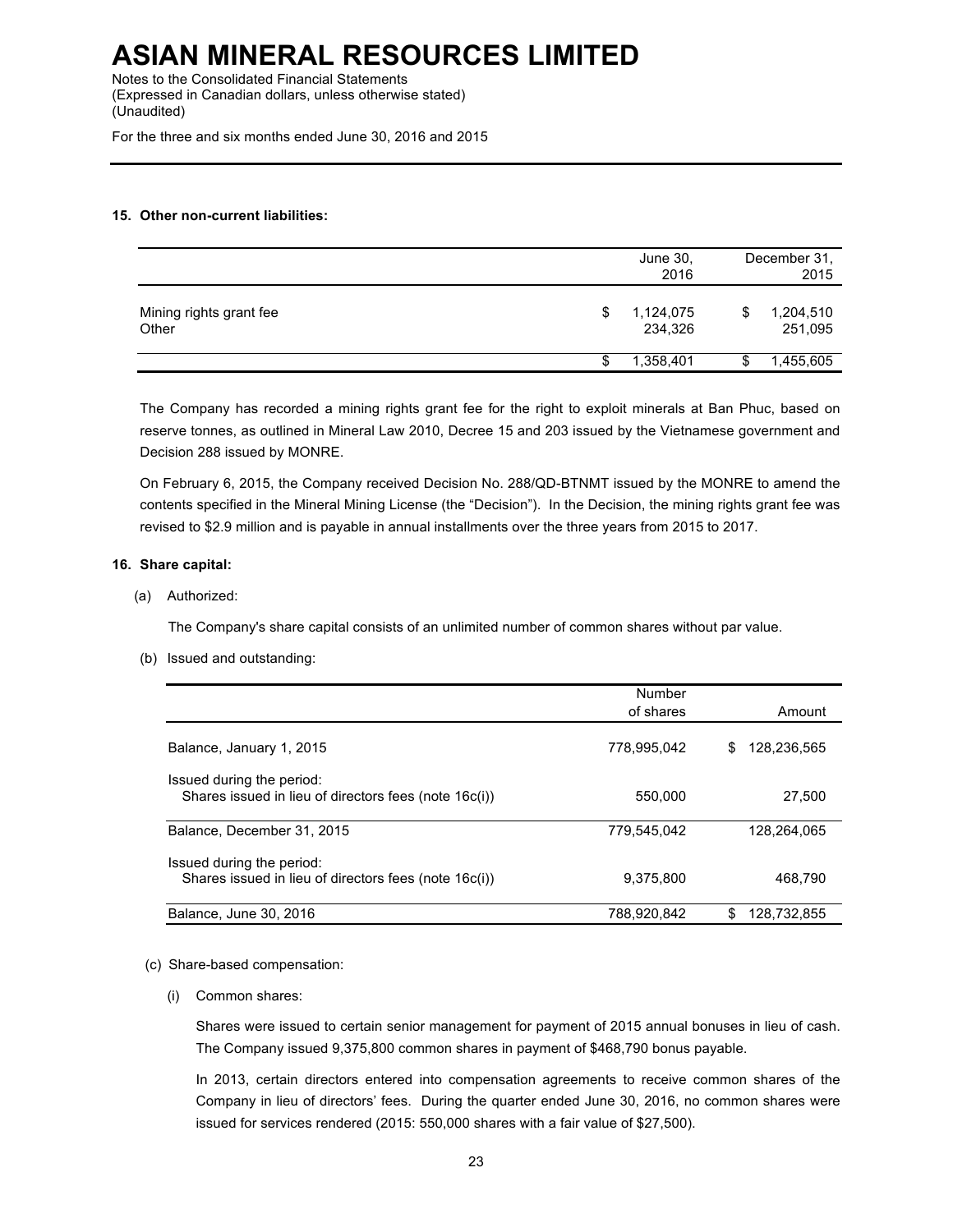Notes to the Consolidated Financial Statements (Expressed in Canadian dollars, unless otherwise stated) (Unaudited)

For the three and six months ended June 30, 2016 and 2015

### **16. Share capital (continued):**

- (c) Share-based compensation (continued):
	- (ii) Common share options:

The Company grants share purchase options pursuant to the policies of the TSX-Venture Exchange with respect to eligible persons, exercise price, maximum term, vesting, maximum options per person and termination of eligible person status. The purpose of the share purchase options is to retain and motivate management, staff, consultants and other qualified individuals by providing them with the opportunity, through share options, to acquire a proprietary interest in the Company and benefit from its growth.

2015 share option grants:

The Company granted 7,000,000 share options under the share option plan on October 1, 2015. The options, which expire on October 1, 2020, are exercisable at \$0.05 per share. The options vested in equal tranches of 3,500,000 on October 2, 2015 and December 31, 2015.

During the three- and six-month periods ended June 30, 2016, the Company recognized nil share-based payment expense (six-months ended June 30, 2015: \$14,225).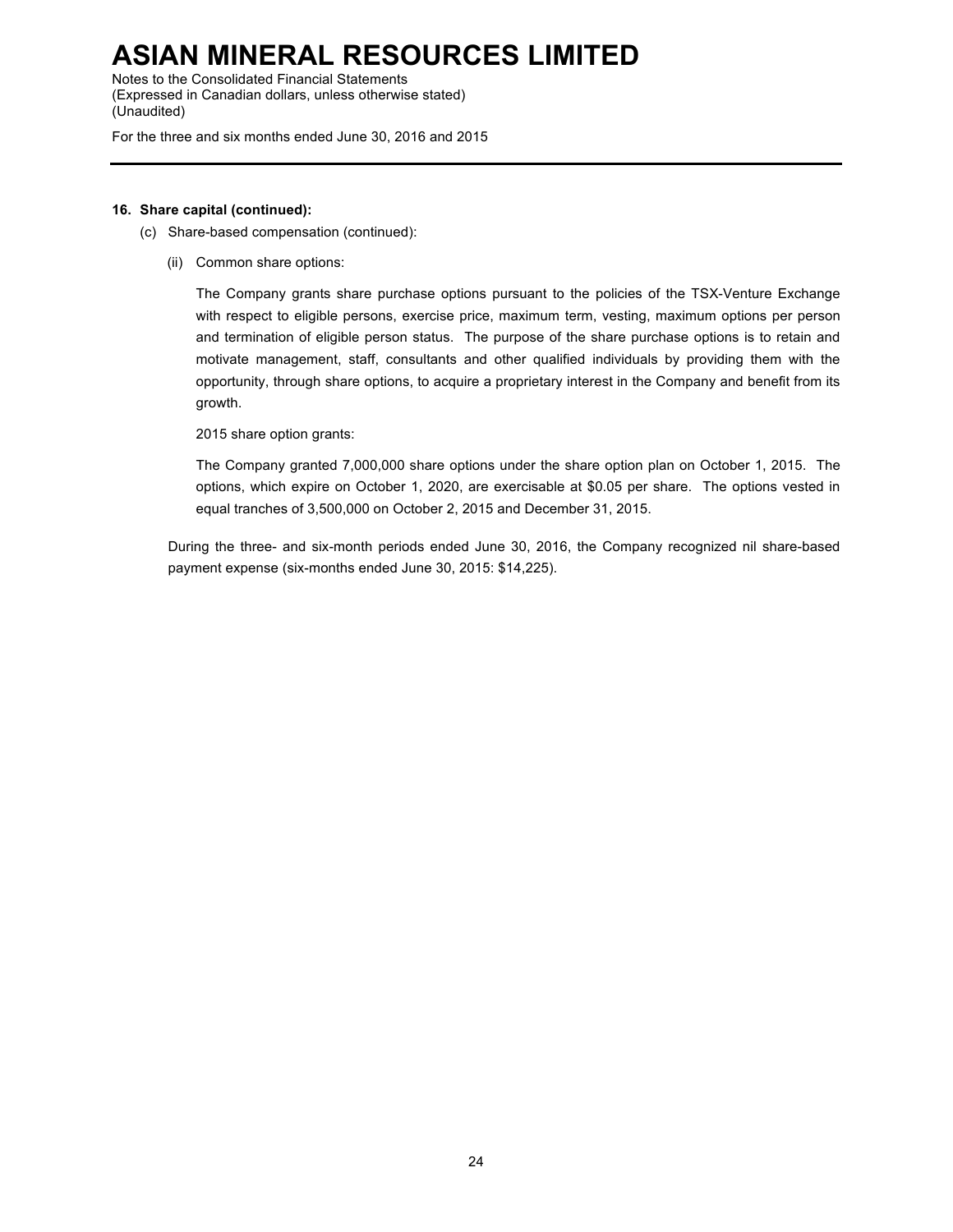Notes to the Consolidated Financial Statements (Expressed in Canadian dollars, unless otherwise stated) (Unaudited)

For the three and six months ended June 30, 2016 and 2015

#### **16. Share capital (continued):**

The continuity of outstanding share purchase options for the period ended June 30, 2016 is as follows:

|                                         |            | Balance      |         |                          | Expired/                 | <b>Balance</b> |
|-----------------------------------------|------------|--------------|---------|--------------------------|--------------------------|----------------|
|                                         | Exercise   | December 31. |         |                          | cancelled/               | June 30.       |
| Expiry dates                            | prices (1) | 2015         | Granted | Exercised                | forfeited                | 2016           |
|                                         |            |              |         |                          |                          |                |
| July 17, 2017                           | \$0.10     | 4,007,517    |         |                          |                          | 4,007,517      |
| November 16, 2017                       | \$0.10     | 1,600,000    |         |                          | (700,000)                | 900.000        |
| August 23, 2018                         | \$0.05     | 1.100.000    |         |                          | (700,000)                | 400,000        |
| October 23, 2018                        | \$0.05     | 2,713,308    |         | $\overline{\phantom{0}}$ |                          | 2,713,308      |
| February 1, 2019                        | \$0.08     | 2.536.682    |         | $\overline{a}$           |                          | 2.536.682      |
| August 22, 2019                         | \$0.05     | 2.000.000    |         | $\overline{\phantom{0}}$ | $\overline{\phantom{0}}$ | 2.000.000      |
| November 5, 2019                        | \$0.05     | 1.740.777    | -       | $\overline{\phantom{0}}$ | -                        | 1.740.777      |
| October 2, 2020                         | \$0.05     | 7.000.000    | -       | $\overline{\phantom{0}}$ |                          | 7.000.000      |
|                                         |            | 22,698,284   |         | $\overline{\phantom{a}}$ | (1,400,000)              | 21,298,284     |
|                                         |            |              |         |                          |                          |                |
| Weighted average exercise price         |            | \$0.07       |         |                          |                          | \$0.07         |
|                                         |            |              |         |                          |                          |                |
| Weighted average remaining life (years) |            | 3.30         |         |                          |                          | 2.87           |

The continuity of outstanding share purchase options for the period ended June 30, 2015 is as follows:

|                                 |            | <b>Balance</b> |         |           | Expired/    | <b>Balance</b> |
|---------------------------------|------------|----------------|---------|-----------|-------------|----------------|
|                                 | Exercise   | December 31.   |         |           | cancelled/  | June 30.       |
| Expiry dates                    | prices (1) | 2014           | Granted | Exercised | forfeited   | 2015           |
|                                 |            |                |         |           |             |                |
| July 17, 2017                   | \$0.10     | 4,007,517      |         |           |             | 4,007,517      |
| November 16, 2017               | \$0.10     | 2.400.000      |         |           | (800,000)   | 1,600,000      |
| February 14, 2018               | \$0.05     | 1.000.000      |         |           |             | 1,000,000      |
| August 23, 2018                 | \$0.05     | 1.900.000      |         |           | (800,000)   | 1.100.000      |
| October 23, 2018                | \$0.05     | 2,713,308      |         |           |             | 2,713,308      |
| February 1, 2019                | \$0.08     | 2.936.934      |         |           |             | 2.936.934      |
| August 22, 2019                 | \$0.05     | 2.000.000      |         |           |             | 2.000.000      |
| November 5, 2019                | \$0.05     | 2,481,647      |         |           |             | 2,481,647      |
|                                 |            | 20,596,781     |         |           | (1,600,000) | 17,839,406     |
| Weighted average exercise price |            | \$0.07         |         |           | \$0.08      | \$0.07         |
|                                 |            |                |         |           |             |                |

Weighted average remaining life (years) 3.64 - - - - - - - - - - - - - 3.18 (1) In February 2014, the exercise price on the share options expiring on February 14, August 23 and October 23, 2018 were reduced from \$0.10 to \$0.05, in conjunction with new Toronto Stock Venture Exchange guidelines on the minimum exercise price. In 2014, \$135,746 and \$77,154 were recognized due to change in exercise price for 2014 and 2013 respectively.

As at June 30, 2016, 21,298,284 share purchase options were exercisable (2015: 17,839,406 options). These options have a weighted average exercise price of \$0.07 (2015: \$0.07).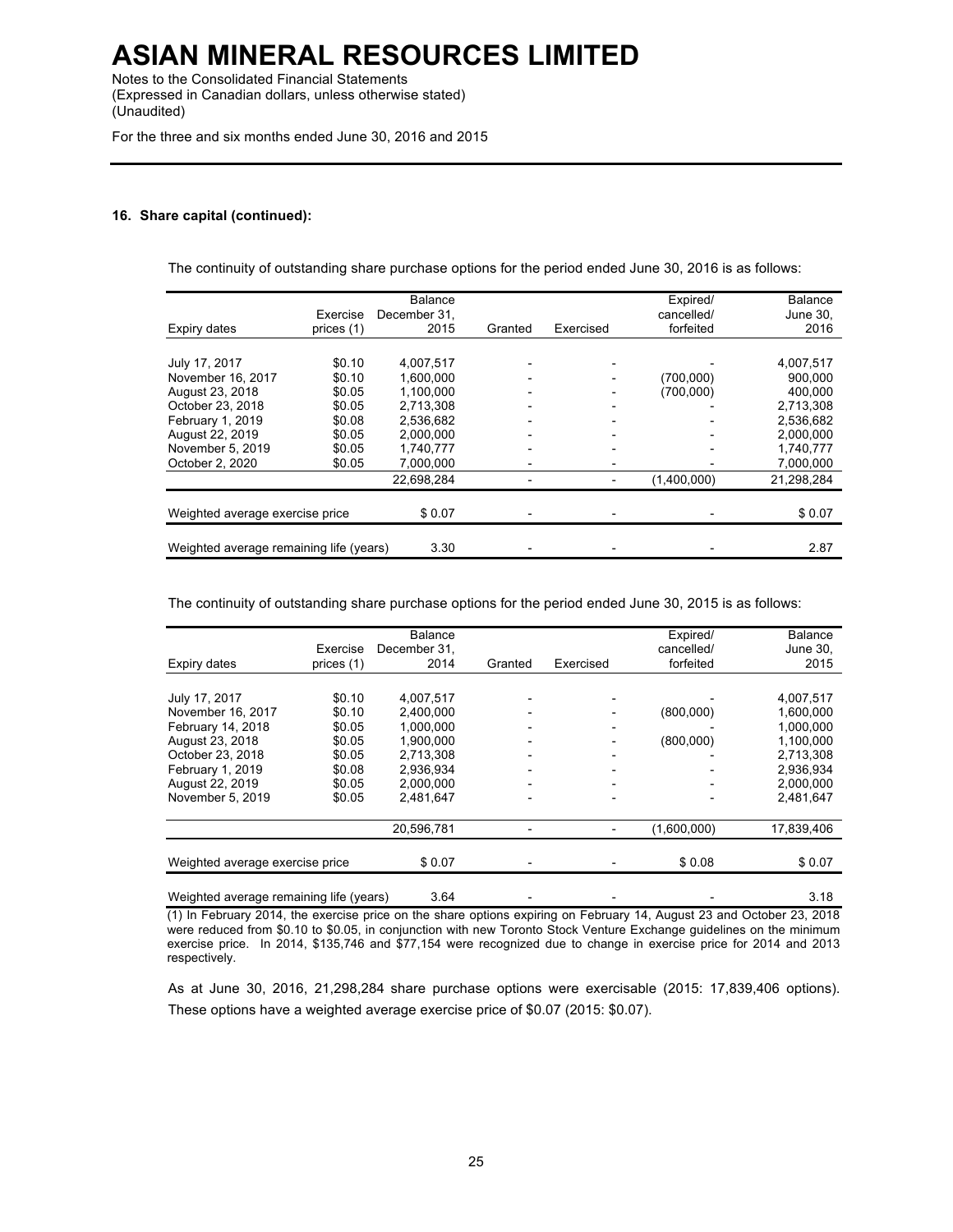Notes to the Consolidated Financial Statements (Expressed in Canadian dollars, unless otherwise stated) (Unaudited)

For the three and six months ended June 30, 2016 and 2015

### **16. Share capital (continued):**

(d) Share purchase warrants:

The continuity of outstanding share purchase warrants for the year ended June 30, 2016 is as follows:

| Expiry dates                            | Exercise<br>prices | Balance<br>December 31,<br>2015 | Granted                  | Exercised                | Expired<br>cancelled | <b>Balance</b><br>June 30,<br>2016 |
|-----------------------------------------|--------------------|---------------------------------|--------------------------|--------------------------|----------------------|------------------------------------|
| May 25, 2017                            | \$0.10             | 54,166,667                      | -                        | -                        |                      | 54,166,667                         |
| Weighted average exercise price         |                    | \$0.10                          | -                        | -                        |                      | \$0.10                             |
| Weighted average remaining life (years) |                    | 1.40                            | $\overline{\phantom{0}}$ | $\overline{\phantom{0}}$ |                      | 0.90                               |

The continuity of outstanding share purchase warrants for the year ended June 30, 2015 is as follows:

| Expiry dates                            | Exercise<br>prices | <b>Balance</b><br>December 31,<br>2014 | Granted                  | Exercised                | Expired<br>cancelled     | <b>Balance</b><br>June 30,<br>2015 |
|-----------------------------------------|--------------------|----------------------------------------|--------------------------|--------------------------|--------------------------|------------------------------------|
| May 25, 2017                            | \$0.10             | 54,166,667                             | $\overline{\phantom{0}}$ | $\overline{\phantom{0}}$ | $\overline{\phantom{0}}$ | 54,166,667                         |
| Weighted average exercise price         |                    | \$0.10                                 | $\overline{\phantom{0}}$ | $\overline{\phantom{0}}$ | $\overline{\phantom{0}}$ | \$0.10                             |
| Weighted average remaining life (years) |                    | 2.40                                   | $\overline{\phantom{a}}$ | $\overline{\phantom{0}}$ | $\overline{\phantom{0}}$ | 1.90                               |

(e) Loss per share:

The net loss and weighted average number of outstanding shares used in the calculation of basic loss per share are as follows:

|                                                                                        |    | June 30<br>2015<br>(Restated) |    |                            |
|----------------------------------------------------------------------------------------|----|-------------------------------|----|----------------------------|
| Net loss for the 3-month period ended<br>Weighted average number of outstanding shares | \$ | (3,554,174)<br>788,920,842    | S  | (1,414,384)<br>779,469,075 |
| Basic loss per share                                                                   | \$ | (0.00)                        | \$ | (0.00)                     |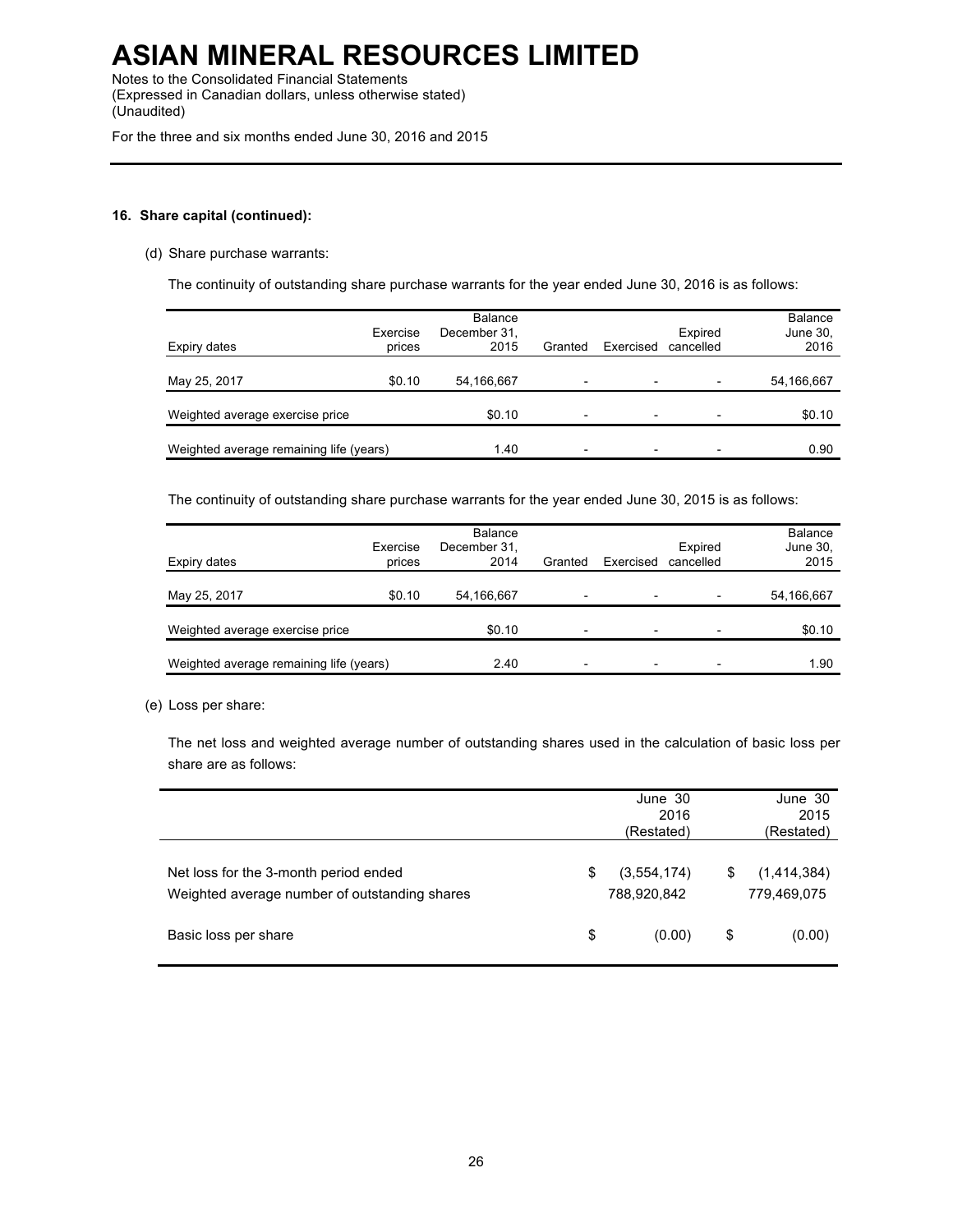Notes to the Consolidated Financial Statements (Expressed in Canadian dollars, unless otherwise stated) (Unaudited)

For the three and six months ended June 30, 2016 and 2015

### **16. Share capital (continued):**

(e) Loss per share (continued):

|                                                                                        | June 30<br>2016<br>(Restated) |                            |    | June 30<br>2015<br>(Restated) |
|----------------------------------------------------------------------------------------|-------------------------------|----------------------------|----|-------------------------------|
| Net loss for the 6-month period ended<br>Weighted average number of outstanding shares | S                             | (5,058,219)<br>784,232,942 | S  | (3,951,119)<br>779,469,075    |
| Basic loss per share                                                                   | \$                            | (0.01)                     | \$ | (0.01)                        |

### **17. Revenue:**

|                                        | Three months<br>ended June 30<br>2016 | Three months<br>ended June 30<br>2015 | Six months<br>ended June 30<br>2016 | Six months<br>June 30<br>ended<br>2015 |
|----------------------------------------|---------------------------------------|---------------------------------------|-------------------------------------|----------------------------------------|
| Nickel concentrate sales<br>Export tax | 9,277,486<br>(1,810,080)              | \$25,505,943<br>(5,007,417)           | \$29,303,347<br>(5,714,085)         | \$52,674,058<br>(10, 341, 350)         |
|                                        | 7,467,406                             | \$20,498,526                          | \$23,589,262                        | \$42,332,708                           |

### **18. Production costs:**

|                                    | Three months<br>ended June 30<br>2016 (Restated) | Three months<br>ended June 30<br>2015 | Six months<br>ended June 30<br>2016 (Restated) | Six months<br>ended June 30<br>2015 |
|------------------------------------|--------------------------------------------------|---------------------------------------|------------------------------------------------|-------------------------------------|
|                                    |                                                  |                                       |                                                |                                     |
| Mine production costs              | 3,665,087<br>\$                                  | 7.074.194<br>\$                       | 9.187.009<br>\$                                | \$13,606,153                        |
| Processing costs                   | 1,136,849                                        | 1,658,325                             | 2,660,964                                      | 3,254,967                           |
| Other production costs             | 551,190                                          | 1,171,642                             | 1,385,593                                      | 2,649,639                           |
| Changes in inventories of finished |                                                  |                                       |                                                |                                     |
| goods and work in process          | (2, 296, 395)                                    | 38.329                                | (1, 135, 619)                                  | (249, 541)                          |
| <b>Production costs</b>            | 3,056,731                                        | 9.942.490                             | 12,097,947                                     | 19.261.218                          |
| Depreciation and amortization      | 3,503,005                                        | 6,321,632                             | 7,132,933                                      | 14,929,176                          |
|                                    | \$<br>6,559,736                                  | \$16,264,122                          | \$19,230,880                                   | \$34,190,394                        |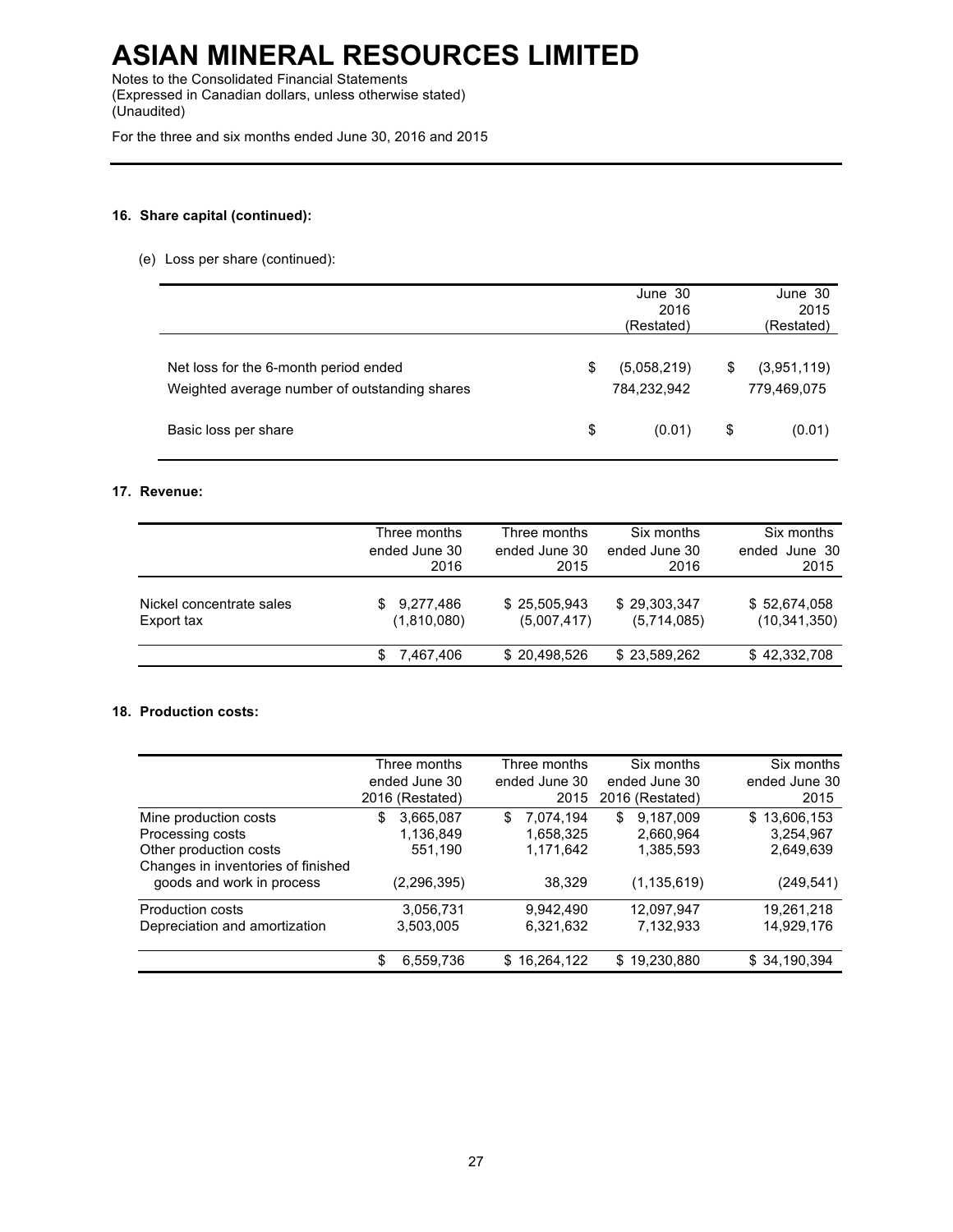Notes to the Consolidated Financial Statements (Expressed in Canadian dollars, unless otherwise stated) (Unaudited)

For the three and six months ended June 30, 2016 and 2015

### **19. General and administrative expenses:**

|                                                                                                  |    | Three months<br>ended June 30<br>2016              |    | Three months<br>ended June 30<br>2015               | Six months<br>ended June 30<br>2016                         | Six months<br>ended June 30<br>2015                         |
|--------------------------------------------------------------------------------------------------|----|----------------------------------------------------|----|-----------------------------------------------------|-------------------------------------------------------------|-------------------------------------------------------------|
| Salaries, wages and benefits<br>Taxes and fees<br>Professional and regulatory<br>Travel<br>Other | \$ | 403.503<br>940.261<br>141,725<br>28.014<br>282,333 | \$ | 702.356<br>167.622<br>104.308<br>101.693<br>542.844 | \$<br>986.716<br>1,093,657<br>242.558<br>167,163<br>451.152 | \$<br>1,703,837<br>471.694<br>333,387<br>199.317<br>758,893 |
|                                                                                                  | S  | 1,795,836                                          | S  | 1,618,823                                           | \$<br>2,941,246                                             | \$<br>3,467,128                                             |

### **20. Finance expense:**

|                                                                                              | Three months<br>ended June 30<br>2016                   | Three months<br>ended June 30<br>2015 | Six months<br>ended June 30<br>2016 | Six months<br>ended June 30<br>2015  |
|----------------------------------------------------------------------------------------------|---------------------------------------------------------|---------------------------------------|-------------------------------------|--------------------------------------|
| Interest expense on bank term loan<br>Foreign contractor tax on<br>interest expense<br>Other | \$<br>$\qquad \qquad \blacksquare$<br>44.670<br>(7,942) | \$<br>223.500<br>35.930<br>(30, 450)  | \$<br>-<br>92.427<br>(20, 202)      | \$<br>486,588<br>71.316<br>(42, 898) |
|                                                                                              | \$<br>36.728                                            | \$<br>228.980                         | \$<br>72.225                        | \$<br>515.006                        |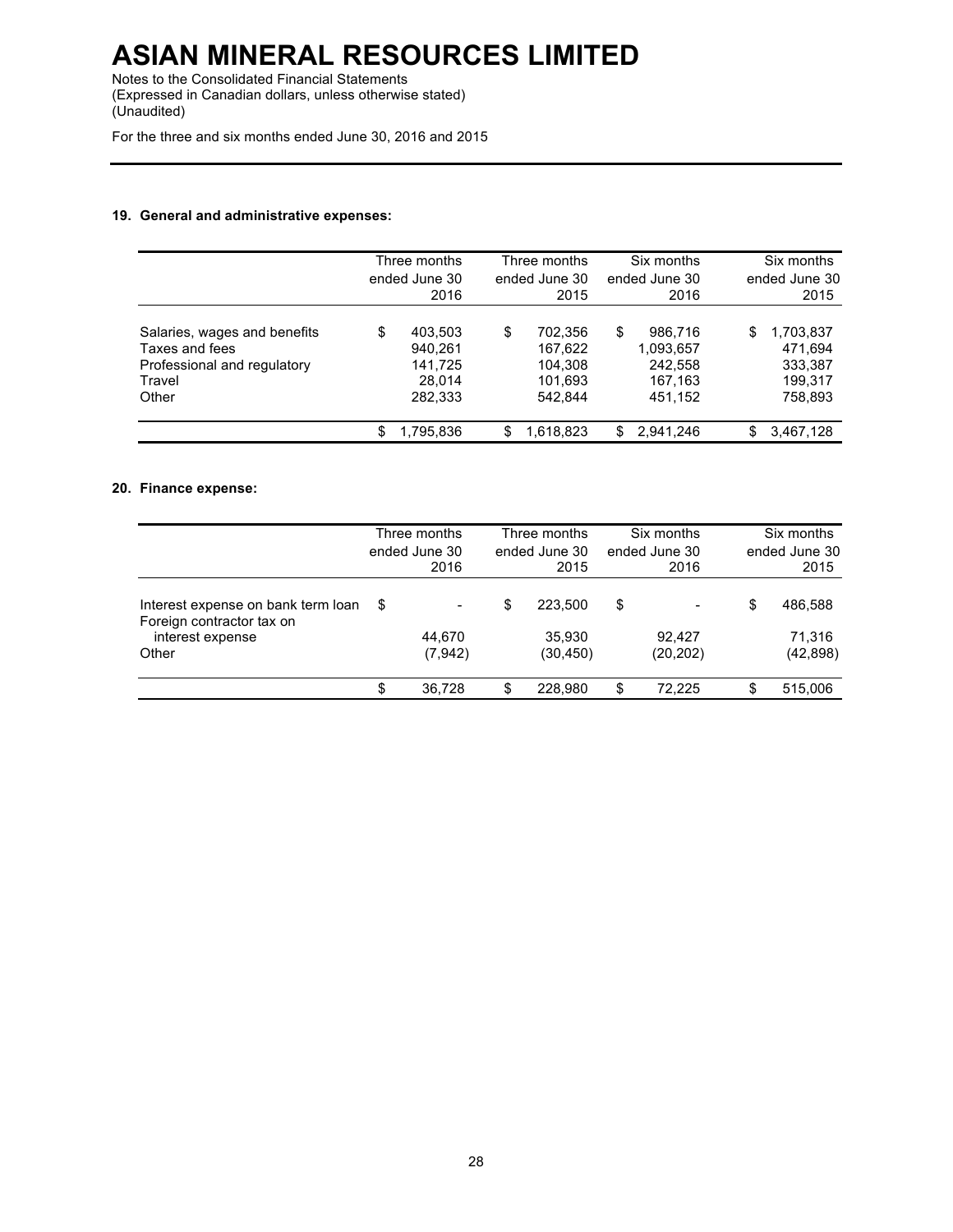Notes to the Consolidated Financial Statements (Expressed in Canadian dollars, unless otherwise stated) (Unaudited)

For the three and six months ended June 30, 2016 and 2015

#### **21. Related party transactions:**

(a) Balances receivable and payable:

The amounts due to related parties and included in accounts payable, are non-interest bearing, unsecured and due on demand, and comprise the following:

| Due to executive officers<br>18.000<br>S<br>S | June 30, 2016<br>December 31, 2015 |
|-----------------------------------------------|------------------------------------|
|                                               | 468.790                            |
|                                               | 18.000<br>468,790<br>S<br>S        |

### (b) Key management personnel:

Key management personnel includes the salaries and consulting fees paid and/or accrued to the Company's senior officers and directors as follows:

|                                               | Three months<br>ended June 30<br>2016 |         | Three months<br>ended June 30<br>2015 |                   | Six months<br>ended June 30<br>2016 |         | Six months<br>ended June 30<br>2015 |                    |
|-----------------------------------------------|---------------------------------------|---------|---------------------------------------|-------------------|-------------------------------------|---------|-------------------------------------|--------------------|
| Salary and consulting fees<br>Directors' fees | S                                     | 211.249 | S                                     | 207,359<br>61.629 | \$                                  | 434.448 | S                                   | 652.707<br>124.327 |
|                                               | S                                     | 211.249 | S                                     | 268.988           | \$                                  | 434.448 |                                     | 777.034            |

### (c) Pala Investments Limited:

During 2012, as a result of a series of equity transactions, Pala Investments Limited ("Pala") became a controlling shareholder of the Company.

On March 28, 2013, Pala purchased 158,845,081 common shares of the Company pursuant to the exercise of its basic subscription privilege in full under the Company's rights offering (note 16(c)(i)). In addition, Pala purchased 88,762,232 common shares of the Company pursuant to a standby commitment provided as part of the rights offering.

As a result of this transaction, Pala owns and controls, directly or indirectly, 569,813,827 common shares of the Company and 54,166,667 share purchase warrants to purchase common shares of the Company (note 16(e)).

There were no transactions with Pala during the three and six-month periods ended June 30, 2016 (June 30, 2015: the Company paid \$0.2 million in advisory fees to Pala).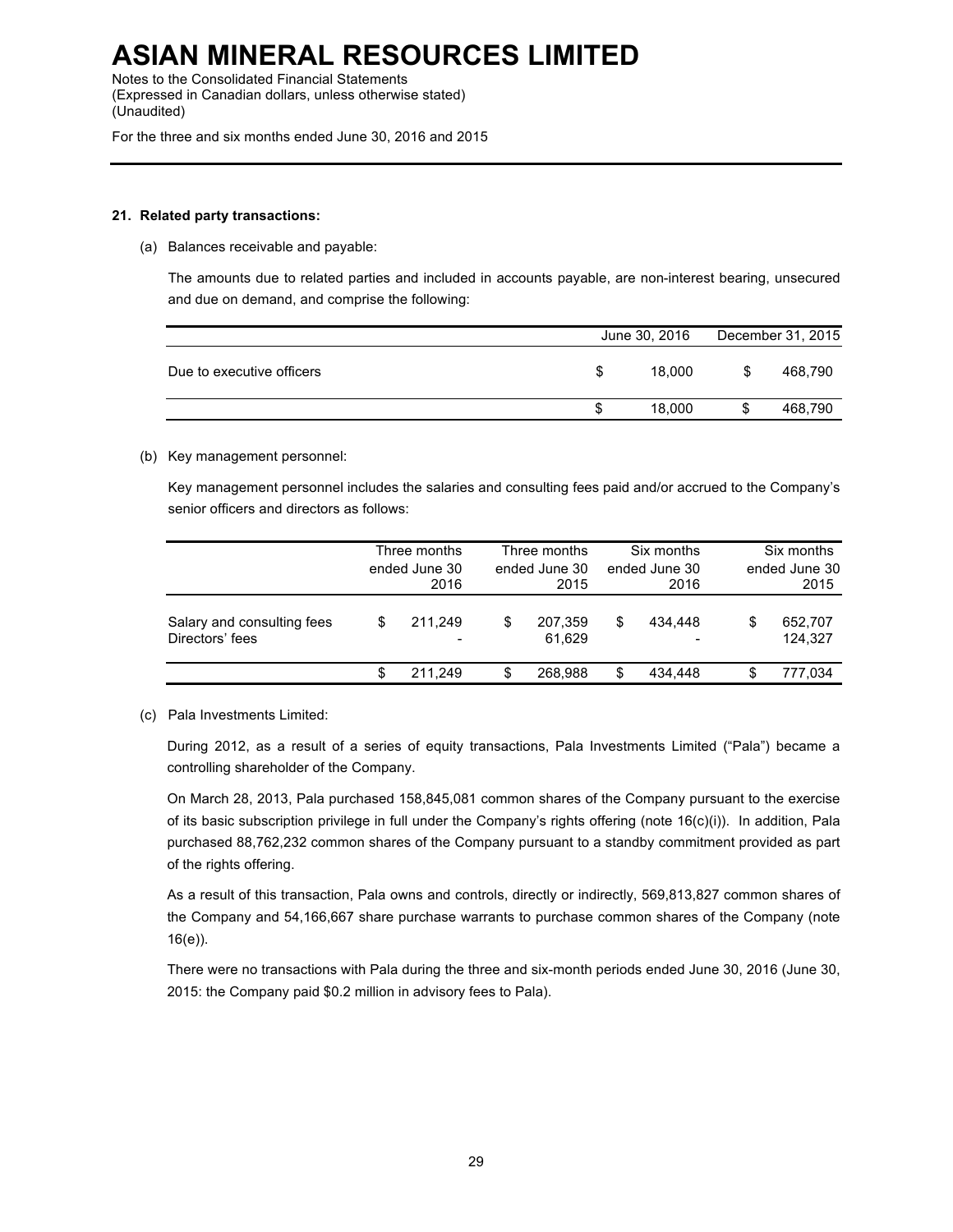Notes to the Consolidated Financial Statements (Expressed in Canadian dollars, unless otherwise stated) (Unaudited)

For the three and six months ended June 30, 2016 and 2015

### **22. Segment information:**

The Company conducts its business as a single reportable operating segment, being the exploration and development of mineral properties in Vietnam. Geographical information is as follows as at and for the 3-months ended:

| June 30, 2016 - Restated                | Canada     | Vietnam                | Other      | Total            |  |
|-----------------------------------------|------------|------------------------|------------|------------------|--|
| Sale revenue                            | \$         | \$<br>\$<br>7,467,406  |            | \$<br>7,467,406  |  |
| Interest income                         | 473        | 5,419                  |            | 5,892            |  |
| Loss for the period                     | (121, 486) | (3,277,727)            | (154, 961) | (3, 554, 174)    |  |
| Non-current assets                      |            | 3,020,546              | 98,217     | 3,118,763        |  |
| 16,548,601<br>Total assets<br>2,978,729 |            |                        | 197,649    | 19,724,979       |  |
|                                         |            |                        |            |                  |  |
| June 30, 2015 - Restated                | Canada     | Vietnam                | Other      | Total            |  |
| Sale revenue                            | \$         | \$<br>20,498,527<br>\$ |            | 20,498,527<br>\$ |  |
| Interest income                         | 198        | 30,244                 |            | 30,442           |  |
| Income (loss) for the period            | (136, 851) | (1,225,565)            | (51, 967)  | (1,414,383)      |  |
| Non-current assets                      |            | 43.803.120             | 385.787    | 44.188.907       |  |

### **23. Supplemental cash flow information:**

|                                                                                                                                               | 2016        |   | 2015   |
|-----------------------------------------------------------------------------------------------------------------------------------------------|-------------|---|--------|
| Supplemental information:<br>Interest received                                                                                                | \$<br>5.892 | S | 30.442 |
| Non-cash operating, financing and investing transactions:<br>Common shares issued in lieu of cash in payment of bonus<br>to senior management | 468.790     |   |        |

Total assets 277,362 75,702,927 386,492 76,366,781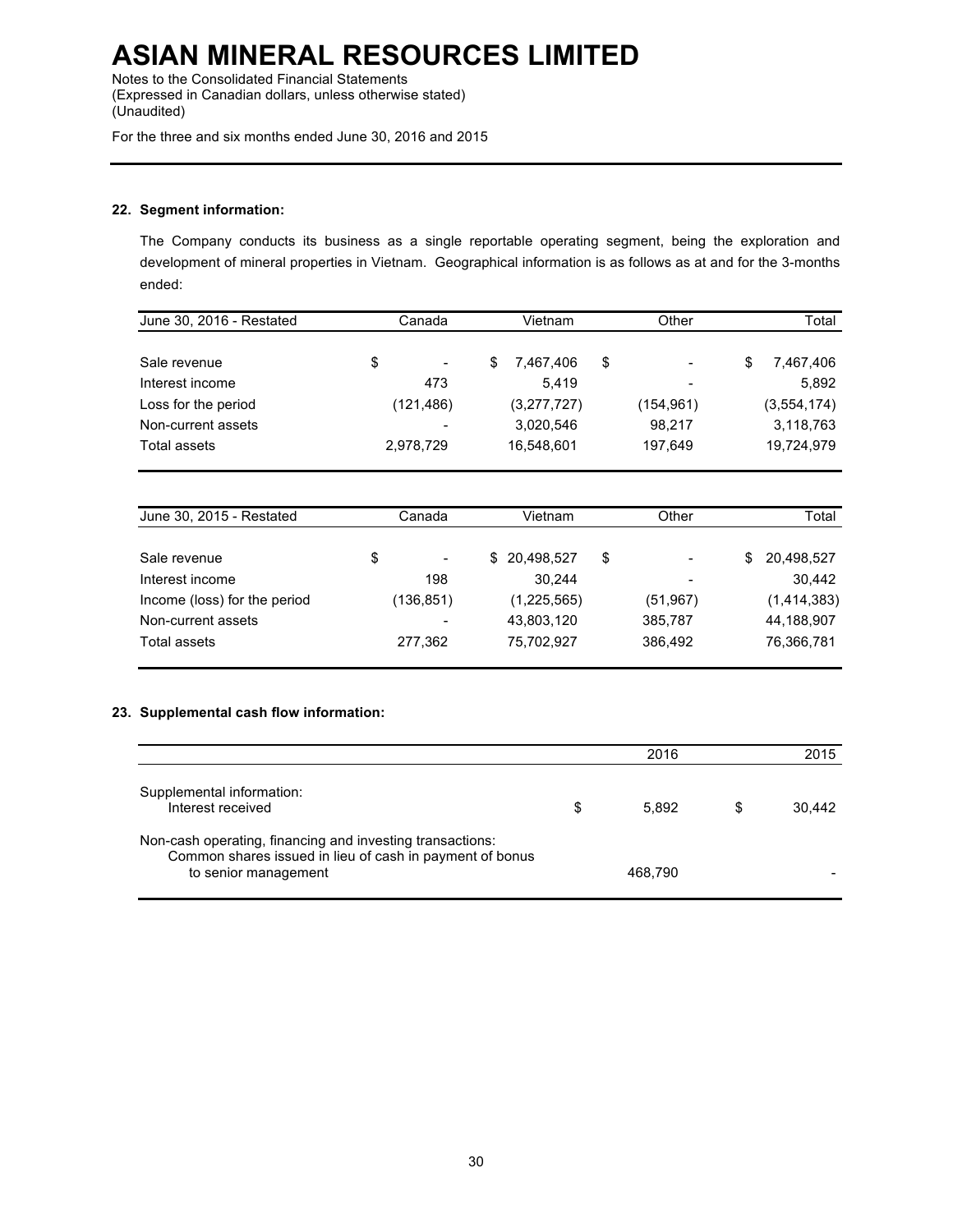Notes to the Consolidated Financial Statements (Expressed in Canadian dollars, unless otherwise stated) (Unaudited)

For the three and six months ended June 30, 2016 and 2015

#### **24. Financial risk management:**

(a) Credit risk:

Credit risk is the risk of an unexpected loss if a customer or third party to a financial instrument fails to meet its contractual obligations. The Company is subject to credit risk on the cash balances at the bank, its shortterm guaranteed investment certificates and accounts receivable. The majority of the Company's cash balances are held with a Vietnam International Bank which is 20% owned by the Commonwealth Bank of Australia and in the view of the Board is considered trustworthy. A portion of funds are held with the ANZ Vietnam Bank Limited which is a creditworthy international bank. The Company only deals with reputable financial institutions and regularly assesses international exposure and market risk. The Company has a small investment in Canadian based banking institutions, authorized under the Bank Act to accept deposits, which may be eligible for deposit insurance provided by the Canadian Deposit Insurance Corporation. As at June 30, 2016, the Company had \$1.8 million of trade receivables and \$2.9 million of prepaids and other receivables which are not considered past due. The Company's accounts receivables comprise receivables on the sale of nickel concentrate with all sales made to Jinchuan Group Limited and due to the nature of the customer, the Board does not consider there to be any significant credit risk for receipt of revenues, which are paid within 30 days and value added tax receivables refundable by the Vietnamese government within 12 months.

(b) Liquidity risk:

Liquidity risk is the risk that the Company will not be able to meet its financial obligations as they fall due. The Company has in place a planning and budgeting process to aid in determining the funds required to support normal operating requirements on an ongoing basis, including its capital development and exploration expenditures. As at June 30, 2016, the Company had cash and cash equivalents of \$4.5 million (December 31, 2015: \$5.7 million) and accounts payable and accrued liabilities of \$11.5 million (December 31, 2015: \$15.0 million).

(c) Market risk:

The Company's primary market risks include changes in foreign exchange and interest rates on financial instruments in other than Canadian dollars. At June 30, 2015, the Company had no hedging agreements in place with respect to metal prices or exchange rates.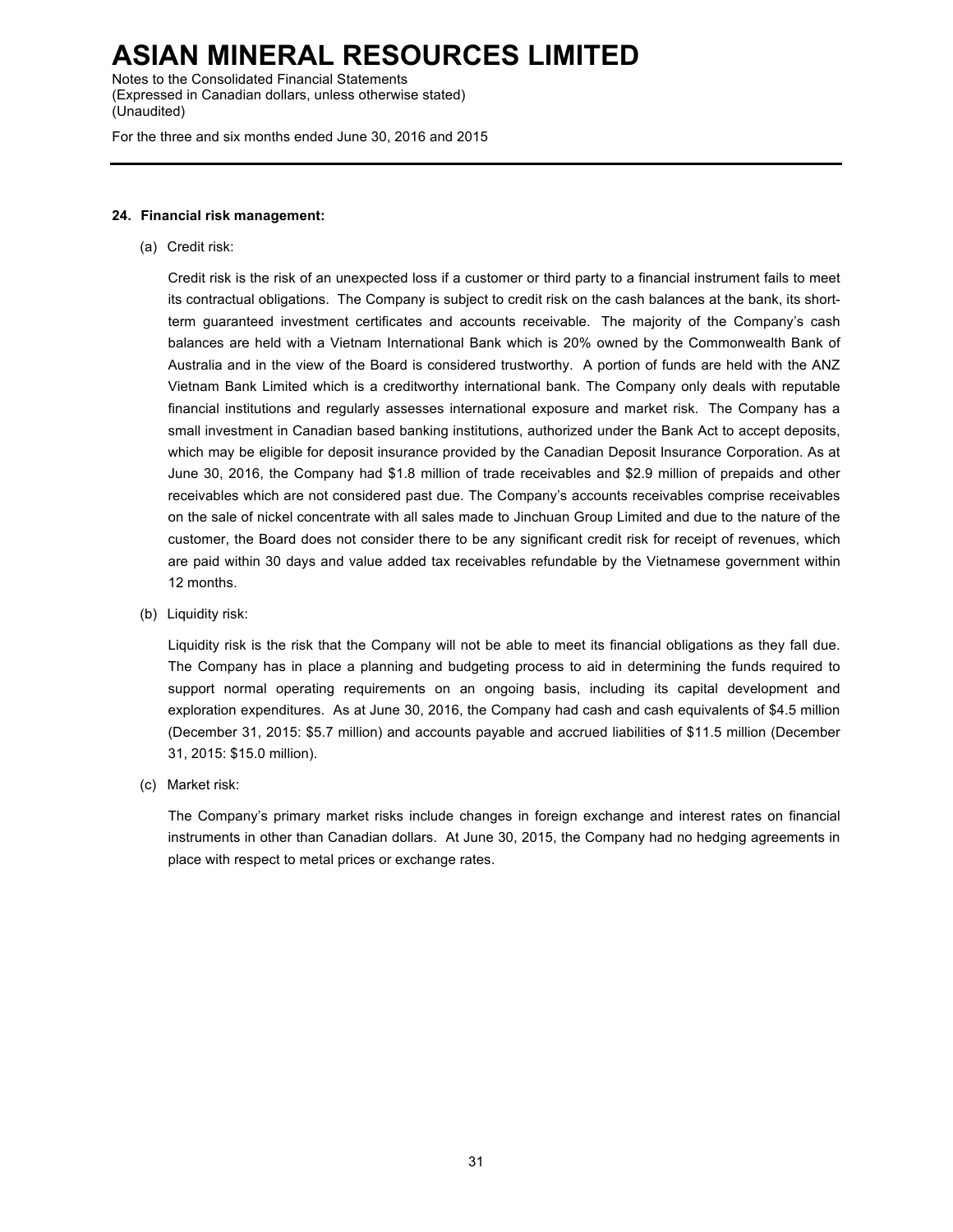Notes to the Consolidated Financial Statements (Expressed in Canadian dollars, unless otherwise stated) (Unaudited)

For the three and six months ended June 30, 2016 and 2015

### **24. Financial risk management (continued):**

- (c) Market risk (continued):
	- (*i*) Currency risk:

The Company is exposed to the financial risks related to the fluctuation of foreign exchange rates. The Company has offices in Canada and Vietnam and holds cash in Canadian, United States, Vietnamese and Australian currencies in line with forecasted expenditures. A significant change in the currency exchange rates between the Canadian dollar relative to the US dollar, Vietnamese dong and Australian dollar could have an effect on the Company's results of operations, financial position or cash flows.

At June 30, 2016 and 2015, the Company is exposed to currency risk through the following assets and liabilities denominated in US dollars:

|                                                                                              |      | 2016                                  |      | 2015                                 |
|----------------------------------------------------------------------------------------------|------|---------------------------------------|------|--------------------------------------|
| Cash and cash equivalents<br>Accounts receivable<br>Accounts payable and accrued liabilities | US\$ | 3,224,169<br>3,724,841<br>(6,457,641) | US\$ | 215,757<br>14,810,255<br>(4,924,313) |
|                                                                                              | US\$ | 491.369                               | US\$ | 10.101.699                           |
| Canadian dollar equivalent (year-end)                                                        | \$   | 634.680                               |      | 12,617,661                           |

A 10% appreciation of the Canadian dollar against the US dollar at June 30, 2016 would decrease net loss by \$63,468 for the period-ended June 30, 2016 (2015: decrease net loss by \$1,261,766).

At June 30, 2016 and 2015, the Company is exposed to currency risk through the following assets and liabilities denominated in Vietnamese Dong:

|                                                  |     | 2016                          |   | 2015                                   |
|--------------------------------------------------|-----|-------------------------------|---|----------------------------------------|
| Cash and cash equivalents<br>Accounts receivable | VND | 874,027,266<br>10,224,999,661 |   | VND 123,181,725,816<br>108,956,029,227 |
|                                                  | VND | 11,099,026,927                |   | VND 232,137,755,043                    |
| Canadian dollar equivalent (year-end)            | \$  | 643.758                       | S | 13,232,500                             |

A 10% appreciation of the Canadian dollar against the Vietnamese Dong at June 30, 2016 would decrease net loss by \$64,376 for the period-ended June 30, 2015 (2015: decrease net loss by \$1,323,250).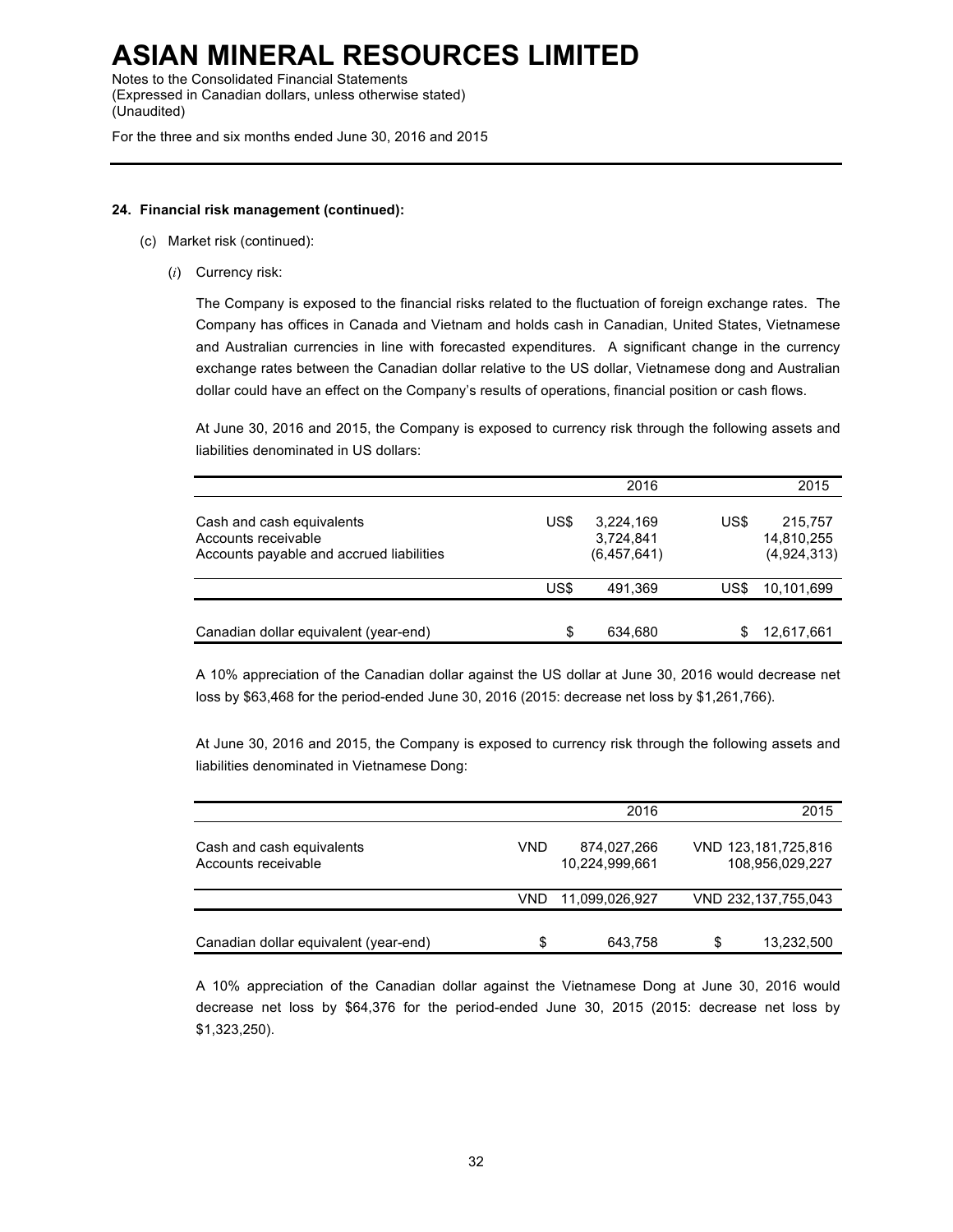Notes to the Consolidated Financial Statements (Expressed in Canadian dollars, unless otherwise stated) (Unaudited)

For the three and six months ended June 30, 2016 and 2015

#### **24. Financial risk management (continued):**

- (c) Market risk (continued):
	- (*ii*) Interest rate risk:

Interest rate risk is the risk that the fair value or future cash flows of a financial instrument will fluctuate because of changes in market interest rates.

The Company's cash and cash equivalents attract interest at floating rates and have maturities of 90 days or less. The interest is typical of Canadian banking rates, which are at present historically low; however, the Company's conservative investment strategy mitigates the risk of deterioration to capital invested. A change of 100 basis points in the interest rate would not be material to the interim financial statements.

(*iii*) Commodity price risk:

Nickel, copper and cobalt prices have historically fluctuated significantly and are affected by numerous factors outside of the Company's control, including, but not limited to, industrial and retail demand, central bank lending, forward sales by producers and speculators, levels of worldwide production, shortterm changes in supply and demand due to speculative hedging activities and certain other factors. The Company has not engaged in any hedging activities to reduce its exposure to commodity price risk. Revenue from the sale of concentrates is based on prevailing market prices which is subject to adjustment upon final settlement. For each reporting period until final settlement, estimates of metal prices are used to record sales. At June 30, 2016, there are 932 tonnes of nickel, 324 tonnes of copper and 14 tonnes of cobalt which do not have a final settlement price and the estimated revenues have been recognized at current market prices.

(d) Financial assets and liabilities:

As at June 30, 2016, the carrying and fair values of our financial instruments by category are as follows:

|                                                                           | Loans and<br>receivables<br>\$ | Financial<br>liabilities<br>\$ | Carrying<br>value<br>\$ | Fair value<br>\$ | Less than 1<br>year<br>\$ |
|---------------------------------------------------------------------------|--------------------------------|--------------------------------|-------------------------|------------------|---------------------------|
|                                                                           |                                |                                |                         |                  |                           |
| <b>Financial assets</b>                                                   |                                |                                |                         |                  |                           |
| Cash and cash equivalent                                                  | 4,477,614                      |                                | 4,477,614               | 4.477.614        | 4,477,614                 |
| Accounts receivable and<br>prepaid expenses                               | 4,605,116                      | $\qquad \qquad \blacksquare$   | 4,605,116               | 4,605,116        | 4,605,116                 |
| Total financial assets                                                    | 9,082,730                      | $\overline{\phantom{a}}$       | 9,082,730               | 9,082,730        | 9,082,730                 |
| <b>Financial liabilities</b><br>Trade payables and<br>accrued liabilities | -                              | 11,502,548                     | 11,502,548              | 11,502,548       | 11,502,548                |
| Total financial liabilities                                               |                                | 11,502,548                     | 11.502.548              | 11.502.548       | 11,502,548                |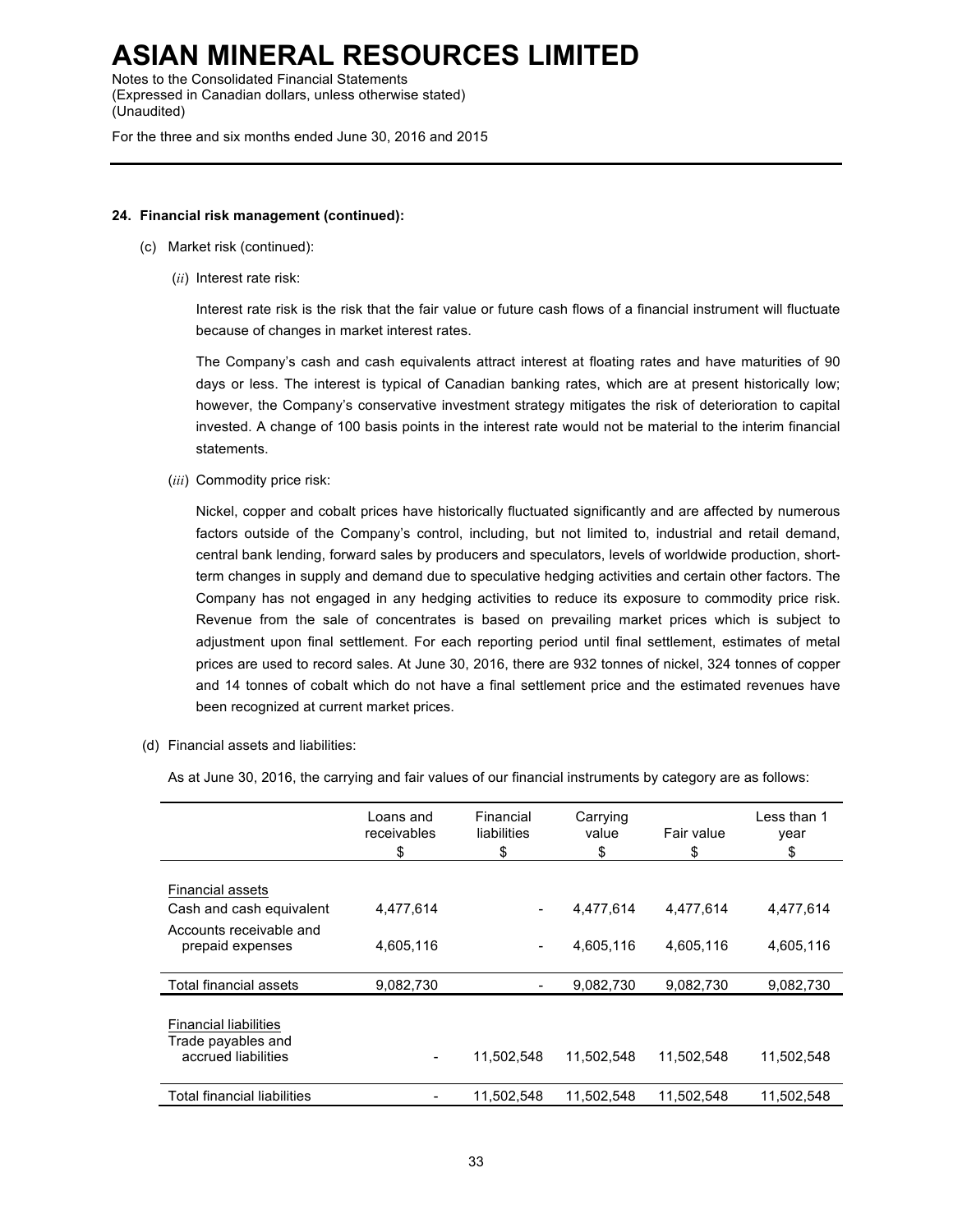Notes to the Consolidated Financial Statements (Expressed in Canadian dollars, unless otherwise stated) (Unaudited)

For the three and six months ended June 30, 2016 and 2015

### **24. Financial risk management (continued):**

(e) Fair value:

All financial instruments measured at fair value are categorized into one of three hierarchy levels, described below, for disclosure purposes. Each level is based on the transparency of the inputs used to measure the fair values of assets and liabilities:

- Level 1 Values based on unadjusted quoted prices in active markets that are accessible at the measurement date for identical assets and liabilities.
- Level 2 Values based on quoted prices in markets that are not active or model inputs that are observable either directly or indirectly for substantially the full contractual term of the asset or liability.

The Company determines the fair value of provisional sales and the embedded derivative related to its trade receivables based on the quoted forward commodity price obtained from the London Metals Exchange. The embedded derivative related to trade receivables is therefore classified as a Level 2 financial asset.

• Level 3 - Values based on prices or valuation techniques that require inputs that are both unobservable and significant to the overall fair value measurement.

The carrying values of cash and cash equivalents, accounts receivable and accounts payable and accrued liabilities approximate their respective fair values due to the short-term nature of these instruments. The carrying value of the bank term loan approximates its fair value due to the existence of floating marketbased interest rates.

The Company has no financial assets or liabilities included in Level 1 or 3 of the fair value hierarchy.

### **25. Non-controlling interest:**

BPNM was originally owned 70% by the Company, with the remaining 30% owned by the Vietnamese Government, 20% through Mineral Development Company ("Mideco"), an agency of the Ministry of Heavy Industry of Vietnam and 10% through Son La Mechanical Engineering Company, a company owned by the People's Committee of the Province of Son La, which was privatized and renamed Son La Mechanical Engineering Joint Stock Company ("Coxama"). On July 12, 2006, the Company acquired a 20% interest in BPNM from Mideco by paying US\$2,500,000, thereby increasing its ownership interest to 90%. All funding for BPNM to continue exploration, development and construction of the Ban Phuc project were fully funded by the Company through intercompany loan agreements and a bank term loan. The 10% non-controlling interest of Coxama is presented separately in the Company's balance sheet and statement of operations and comprehensive income (loss).